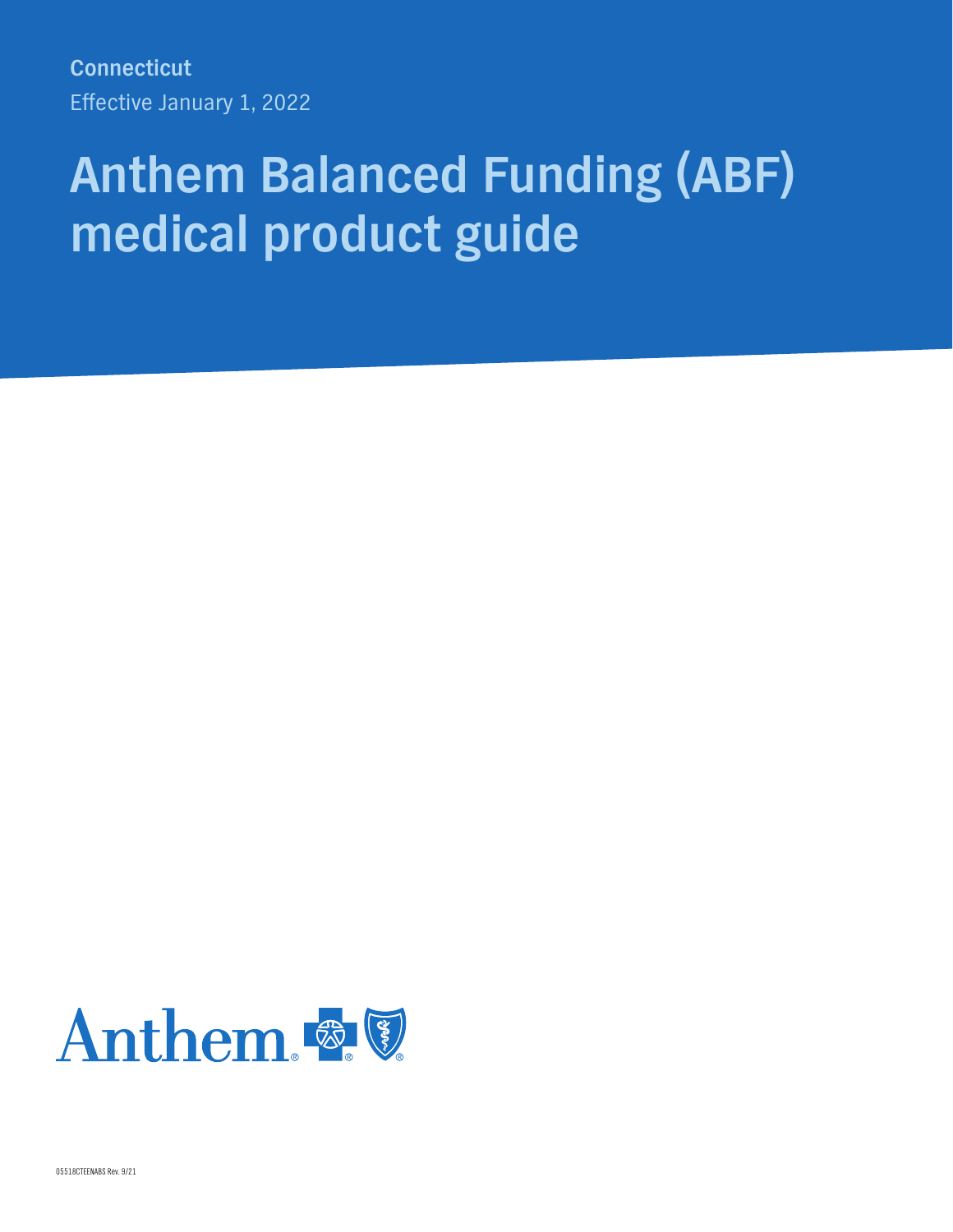The ABF plan naming structure includes these elements: **Anthem Balanced + network name + product type + copay or deductible/coinsurance/out-of-pocket maximum** 

#### *Pharmacy benefits:*

- All plans use the Advantage with R90 network and the Select drug list.
- To view the Select Drug List, visit **anthem.com/CTSelectdrugtier4**.

#### *Out of area coverage:*

- PPO plans have Full BlueCard access using the standard BlueCard PPO network.
- HMO plans have Limited BlueCard access for urgent and emergency coverage only using the Trad/Par network.

#### *Anthem Link BlueCare Prime HMO plans:*

- *Non-HSA plans*: Virtual text and virtual primary care visits with a member's in-network doctor or our online provider K Health covered in full (no cost share). Virtual preferred online provider (video visits) and other services such as PCP office visits, Specialist visits covered at copay. Deductible applies to facility services.
- *HSA plans*: Virtual text and virtual primary care visits with a member's in-network doctor or our online provider K Health subject to deductible, then covered in full. Virtual preferred online provider (video visits) and other services such as PCP office visits, Specialist visits subject to deductible, then copay.

These plans are non-ACA plans. All plans exclude certain state mandated benefits. See the Exclusions and Limitations page for more details on these plans.

The following benefit charts show in-network benefits. For more plan information, please refer to the Summary of Benefits (SOB). To find a specific SOB for any of these plans, visit **https:/plan-summaries.anthem.com/sobdps/**.

#### *All product offerings are subject to change.*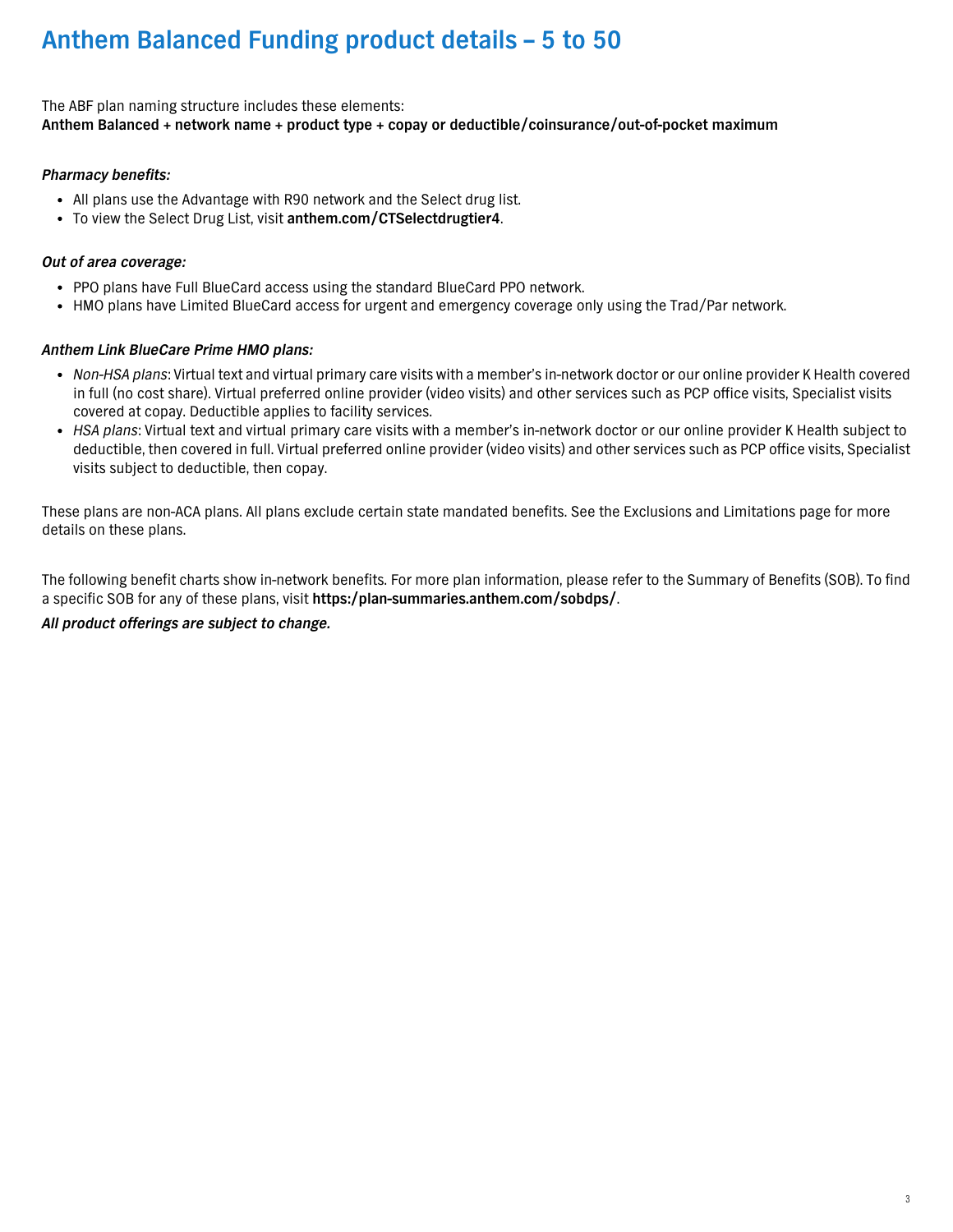| Plan type                                                                             |                                                                         | HM <sub>0</sub>                                                         |                                                                         |
|---------------------------------------------------------------------------------------|-------------------------------------------------------------------------|-------------------------------------------------------------------------|-------------------------------------------------------------------------|
| Plan name                                                                             | Anthem Balanced BlueCare Prime HMO<br>1000/20%/7000                     | Anthem Balanced BlueCare Prime HMO<br>2000/20%/7000°, <sup>2</sup>      | Anthem Balanced BlueCare Prime HMO<br>$3000/20\%/8500^{\circ,\Omega}$   |
| Network                                                                               | <b>BlueCare Prime</b>                                                   | <b>BlueCare Prime</b>                                                   | <b>BlueCare Prime</b>                                                   |
| <b>Contract code</b>                                                                  | <b>GARL</b>                                                             | <b>GASB</b>                                                             | 6ART                                                                    |
| Deductible (individual/family)                                                        | \$1,000/\$2,000                                                         | \$2,000/\$4,000                                                         | \$3,000/\$6,000                                                         |
| Coinsurance                                                                           | 20%                                                                     | 20%                                                                     | 20%                                                                     |
| Out-of-pocket maximum<br>(individual/family)                                          | \$7,000/\$14,000                                                        | \$7,000/\$14,000                                                        | \$8,500/\$17,000                                                        |
| Office and virtual visits: Primary care<br>$(PCP)^1$                                  | \$10                                                                    | \$10                                                                    | \$10                                                                    |
| Office and virtual visits: Specialist (SPC) <sup>1</sup>                              | \$60                                                                    | \$60                                                                    | \$60                                                                    |
| Medical chats and virtual primary<br>care visits <sup>2</sup>                         | <b>Covered in full</b>                                                  | <b>Covered in full</b>                                                  | <b>Covered in full</b>                                                  |
| Virtual doctor visits: Preferred online<br>provider <sup>3</sup>                      | \$5                                                                     | \$5                                                                     | \$5                                                                     |
| <b>Urgent care (facility)</b>                                                         | \$90                                                                    | \$90                                                                    | \$90                                                                    |
| Emergency room (facility)                                                             | Deductible, then 20% coinsurance                                        | Deductible, then 20% coinsurance                                        | Deductible, then 20% coinsurance                                        |
| Site of service surgical center:<br>ambulatory outpatient surgery center              | \$500                                                                   | \$500                                                                   | \$500                                                                   |
| Site of service radiology center:<br>X-ray and ultrasound                             | \$60                                                                    | \$60                                                                    | \$60                                                                    |
| Site of service radiology center: advanced<br>diagnostic imaging (MRI, CT scan, etc.) | \$60                                                                    | \$60                                                                    | \$60                                                                    |
| Hospital outpatient surgery facility                                                  | Deductible, then 20% coinsurance                                        | Deductible, then 20% coinsurance                                        | Deductible, then 20% coinsurance                                        |
| Hospital inpatient admission                                                          | Deductible, then 20% coinsurance                                        | Deductible, then 20% coinsurance                                        | Deductible, then 20% coinsurance                                        |
| Pharmacy deductible (individual/family)                                               | Tiers 1-4: No deductible                                                | Tiers 1-4: No deductible                                                | Tiers 1-4: No deductible                                                |
| Retail pharmacy: 30-day supply <sup>4</sup>                                           | \$5/\$50/30% up to \$500 per script/30% up<br>to \$1,000 per script     | \$5/\$50/30% up to \$500 per script/30% up<br>to \$1,000 per script     | \$5/\$50/30% up to \$500 per script/30% up to<br>\$1,000 per script     |
| Home delivery pharmacy <sup>4,5</sup>                                                 | \$13/\$150/30% up to \$1,500 per script/30%<br>up to \$1,000 per script | \$13/\$150/30% up to \$1,500 per script/30%<br>up to \$1,000 per script | \$13/\$150/30% up to \$1,500 per script/30% up<br>to \$1,000 per script |

Ω This plan offers site of service (SOS) benefits with no charge on services performed at site of service labs (after deductible on HSA and Select Bronze non-HSA plans). These plans also provide services for x-rays, advan and ambulatory surgical centers at lower cost shares than other settings. If these services are performed by other providers, the cost share may be higher for the plan. Please see the Evidence of Coverage for details.

◆ Gated plan requiring selection of a PCP located within Anthem's service area and participating with Anthem's BlueCare Prime HMO network. Plan also requires referrals from the PCP to specialists and other providers locat BlueCare Prime HMO network.

† This HSA-compatible plan includes Preventive Pharmacy.

‡ Deductible waived for drugs on the PreventiveRx Plus drug list.

1 Primary care physician (PCP) and Specialist (SPC) cost share applies to medical office visits and virtual visits with a member's regular PCP or SPC. NOTE: The PCP cost share does not apply to virtual primary care visits subject to deductible, then covered in full for HSA plans.

2 Cost share applies to medical chats and virtual visits for primary care from our online provider K Health.

3 Cost share applies to virtual visits from our online provider LiveHealth Online – urgent/acute medical and behavioral health services (mental health / substance abuse).

4 Pharmacy plans may use a 4-Tier (tier 1/tier 2/tier 3/tier 4) or a 5-Tier (tier 1a/tier 1b/tier 2/tier 19 drug list. For plan details, please refer to the Summary of Benefits (SOB) available at https:/plan-summaries.anth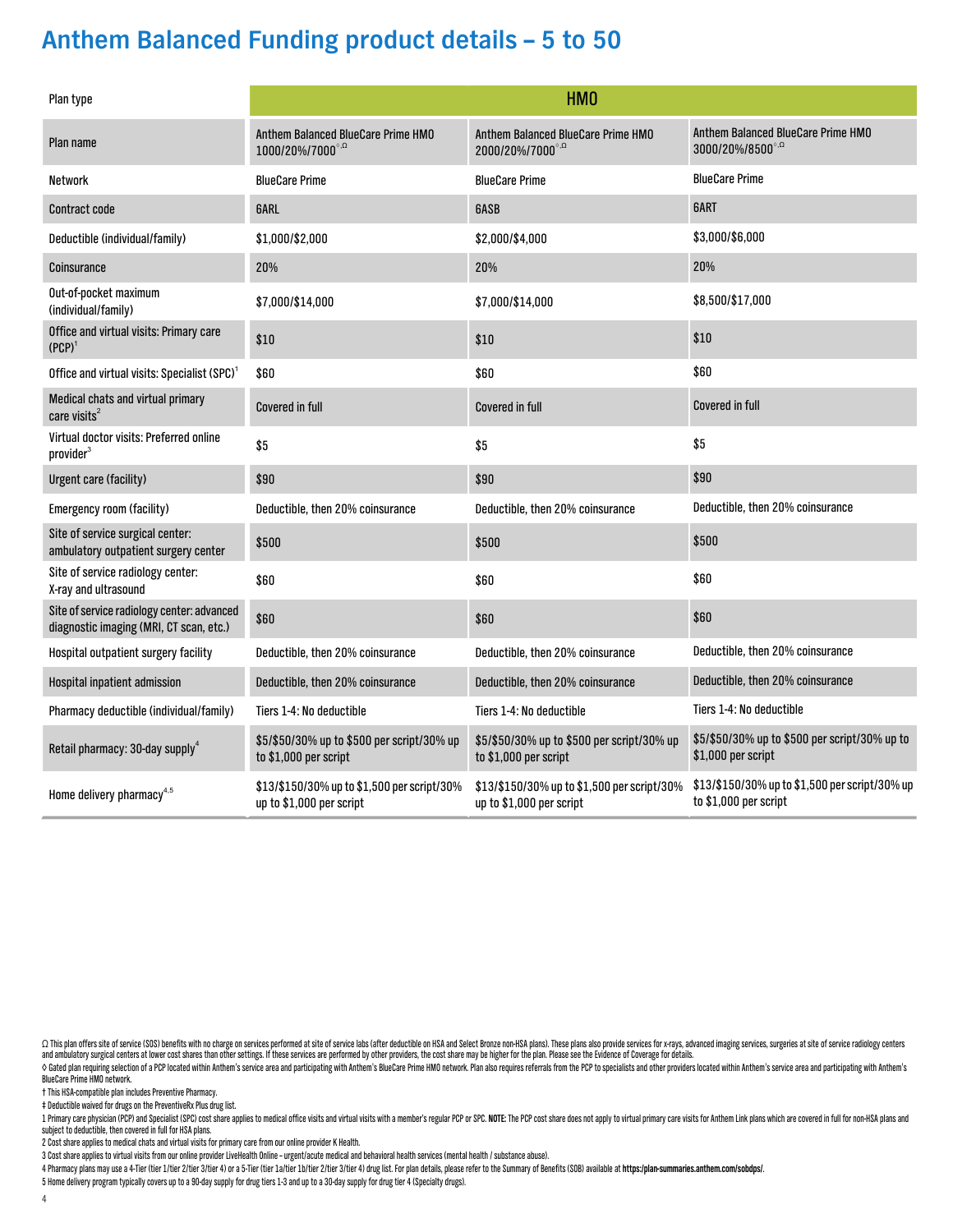| Plan type                                                                             |                                                                           | HM <sub>0</sub>                                                         |                                                                         |
|---------------------------------------------------------------------------------------|---------------------------------------------------------------------------|-------------------------------------------------------------------------|-------------------------------------------------------------------------|
| Plan name                                                                             | Anthem Balanced BlueCare Prime HMO<br>3000/20%/8500 Value <sup>®, 0</sup> | Anthem Balanced BlueCare Prime HMO<br>4000/25%/8500°, 0                 | Anthem Balanced BlueCare Prime HMO<br>4500/25%/8500°, 0                 |
| <b>Network</b>                                                                        | <b>BlueCare Prime</b>                                                     | <b>BlueCare Prime</b>                                                   | <b>BlueCare Prime</b>                                                   |
| <b>Contract code</b>                                                                  | <b>GASE</b>                                                               | 6ASC                                                                    | <b>GARU</b>                                                             |
| Deductible (individual/family)                                                        | \$3,000/\$6,000                                                           | \$4,000/\$8,000                                                         | \$4,500/\$9,000                                                         |
| Coinsurance                                                                           | 20%                                                                       | 25%                                                                     | 25%                                                                     |
| Out-of-pocket maximum<br>(individual/family)                                          | \$8,500/\$17,000                                                          | \$8,500/\$17,000                                                        | \$8,500/\$17,000                                                        |
| Office and virtual visits: Primary care<br>$(PCP)^1$                                  | \$30                                                                      | \$10                                                                    | \$10                                                                    |
| Office and virtual visits: Specialist (SPC) <sup>1</sup>                              | Deductible, then \$60                                                     | \$80                                                                    | \$80                                                                    |
| Medical chats and virtual primary<br>care visits <sup>2</sup>                         | <b>Covered in full</b>                                                    | <b>Covered in full</b>                                                  | <b>Covered in full</b>                                                  |
| Virtual doctor visits: Preferred online<br>provider <sup>3</sup>                      | \$5                                                                       | \$5                                                                     | \$5                                                                     |
| Urgent care (facility)                                                                | \$90                                                                      | \$120                                                                   | \$120                                                                   |
| Emergency room (facility)                                                             | Deductible, then 20% coinsurance                                          | Deductible, then 25% coinsurance                                        | Deductible, then 25% coinsurance                                        |
| Site of service surgical center:<br>ambulatory outpatient surgery center              | \$500                                                                     | \$500                                                                   | \$500                                                                   |
| Site of service radiology center:<br>X-ray and ultrasound                             | \$60                                                                      | \$80                                                                    | \$80                                                                    |
| Site of service radiology center: advanced<br>diagnostic imaging (MRI, CT scan, etc.) | \$60                                                                      | \$80                                                                    | \$80                                                                    |
| Hospital outpatient surgery facility                                                  | Deductible, then 20% coinsurance                                          | Deductible, then 25% coinsurance                                        | Deductible, then 25% coinsurance                                        |
| <b>Hospital inpatient admission</b>                                                   | Deductible, then 20% coinsurance                                          | Deductible, then 25% coinsurance                                        | Deductible, then 25% coinsurance                                        |
| Pharmacy deductible (individual/family)                                               | Tiers 1-4: No deductible                                                  | Tiers 1-4: No deductible                                                | Tiers 1-4: No deductible                                                |
| Retail pharmacy: 30-day supply <sup>4</sup>                                           | \$5/\$50/30% up to \$500 per script/30% up<br>to \$1,000 per script       | \$5/\$50/30% up to \$500 per script/30% up<br>to \$1,000 per script     | \$5/\$50/30% up to \$500 per script/30% up to<br>\$1,000 per script     |
| Home delivery pharmacy <sup>4,5</sup>                                                 | \$13/\$150/30% up to \$1,500 per script/30%<br>up to \$1,000 per script   | \$13/\$150/30% up to \$1,500 per script/30%<br>up to \$1,000 per script | \$13/\$150/30% up to \$1,500 per script/30% up<br>to \$1,000 per script |

Ω This plan offers site of service (SOS) benefits with no charge on services performed at site of service labs (after deductible on HSA and Select Bronze non-HSA plans). These plans also provide services for x-rays, advan

◆ Gated plan requiring selection of a PCP located within Anthem's service area and participating with Anthem's BlueCare Prime HMO network. Plan also requires referrals from the PCP to specialists and other providers locat BlueCare Prime HMO network.

† This HSA-compatible plan includes Preventive Pharmacy.

‡ Deductible waived for drugs on the PreventiveRx Plus drug list.

1 Primary care physician (PCP) and Specialist (SPC) cost share applies to medical office visits and virtual visits with a member's regular PCP or SPC. NOTE: The PCP cost share does not apply to virtual primary care visits subject to deductible, then covered in full for HSA plans.

2 Cost share applies to medical chats and virtual visits for primary care from our online provider K Health.

3 Cost share applies to virtual visits from our online provider LiveHealth Online – urgent/acute medical and behavioral health services (mental health / substance abuse).

4 Pharmacy plans may use a 4-Tier (tier 1/tier 2/tier 3/tier 4) or a 5-Tier (tier 1a/tier 1b/tier 2/tier 2/tier 9 of a 5-Tier (tier 1a/tier 1b/tier 2/tier 2/tier 3/tier 4) drug list. For plan details, please refer to the S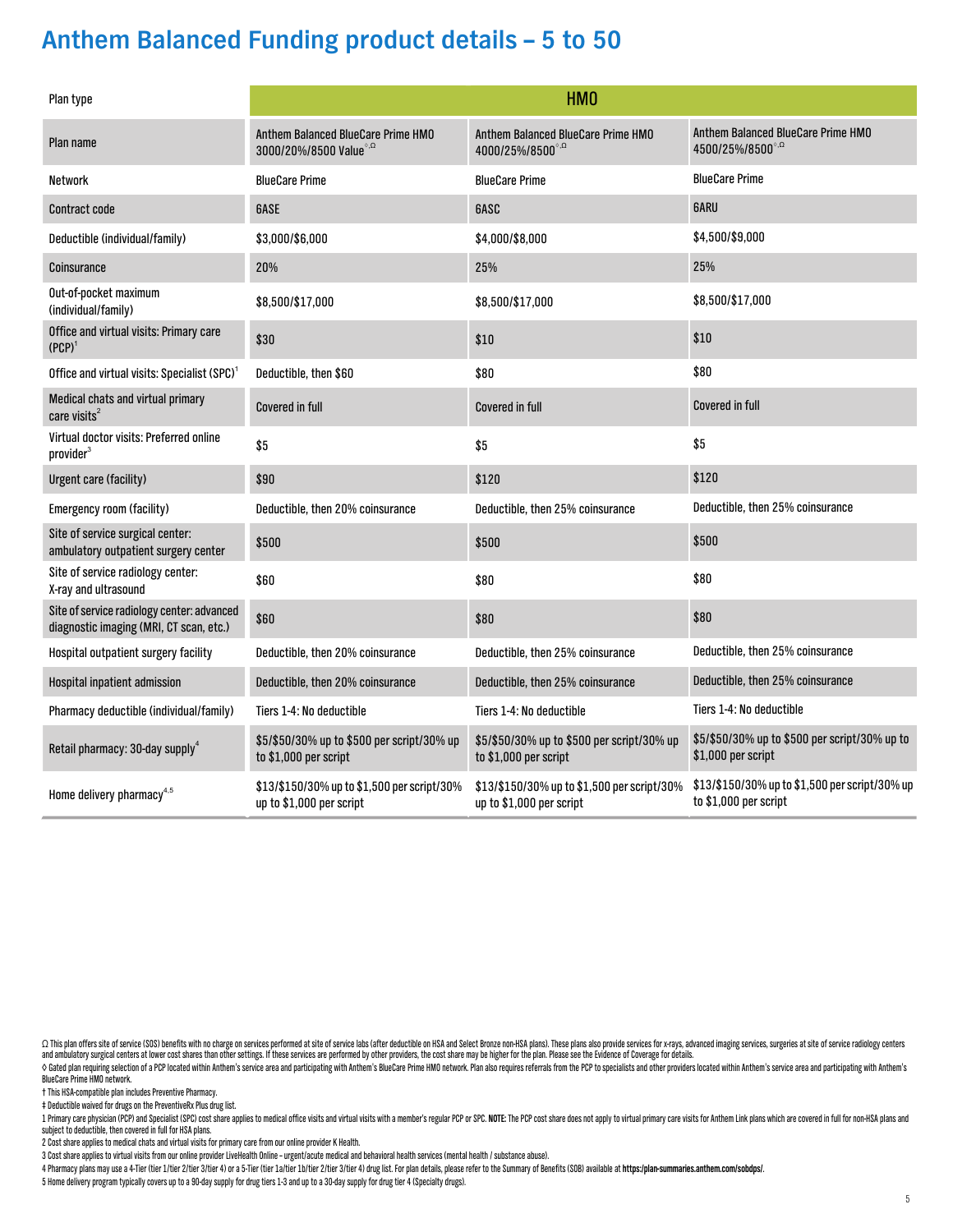| Plan type                                                                             |                                                                         | HM <sub>0</sub>                                                         |                                                                         |
|---------------------------------------------------------------------------------------|-------------------------------------------------------------------------|-------------------------------------------------------------------------|-------------------------------------------------------------------------|
| Plan name                                                                             | Anthem Balanced BlueCare Prime HMO<br>5500/30%/8500                     | Anthem Balanced BlueCare Prime HMO<br>6000/30%/8500 Value®,0            | Anthem Balanced BlueCare Prime HMO<br>6500/30%/8500°, 0                 |
| <b>Network</b>                                                                        | <b>BlueCare Prime</b>                                                   | <b>BlueCare Prime</b>                                                   | <b>BlueCare Prime</b>                                                   |
| <b>Contract code</b>                                                                  | 6AS5                                                                    | <b>GASF</b>                                                             | 6AS6                                                                    |
| Deductible (individual/family)                                                        | \$5,500/\$11,000                                                        | \$6,000/\$12,000                                                        | \$6,500/\$13,000                                                        |
| Coinsurance                                                                           | 30%                                                                     | 30%                                                                     | 30%                                                                     |
| Out-of-pocket maximum<br>(individual/family)                                          | \$8,500/\$17,000                                                        | \$8,500/\$17,000                                                        | \$8,500/\$17,000                                                        |
| Office and virtual visits: Primary care<br>$(PCP)^1$                                  | \$10                                                                    | \$40                                                                    | \$10                                                                    |
| Office and virtual visits: Specialist (SPC) <sup>1</sup>                              | \$80                                                                    | Deductible, then \$80                                                   | \$80                                                                    |
| Medical chats and virtual primary<br>care visits <sup>2</sup>                         | <b>Covered in full</b>                                                  | <b>Covered in full</b>                                                  | <b>Covered in full</b>                                                  |
| Virtual doctor visits: Preferred online<br>provider <sup>3</sup>                      | \$5                                                                     | \$5                                                                     | \$5                                                                     |
| <b>Urgent care (facility)</b>                                                         | \$120                                                                   | \$120                                                                   | \$120                                                                   |
| Emergency room (facility)                                                             | Deductible, then 30% coinsurance                                        | Deductible, then 30% coinsurance                                        | Deductible, then 30% coinsurance                                        |
| Site of service surgical center:<br>ambulatory outpatient surgery center              | \$500                                                                   | \$500                                                                   | \$500                                                                   |
| Site of service radiology center:<br>X-ray and ultrasound                             | \$80                                                                    | \$80                                                                    | \$80                                                                    |
| Site of service radiology center: advanced<br>diagnostic imaging (MRI, CT scan, etc.) | \$80                                                                    | \$80                                                                    | \$80                                                                    |
| Hospital outpatient surgery facility                                                  | Deductible, then 30% coinsurance                                        | Deductible, then 30% coinsurance                                        | Deductible, then 30% coinsurance                                        |
| <b>Hospital inpatient admission</b>                                                   | Deductible, then 30% coinsurance                                        | Deductible, then 30% coinsurance                                        | Deductible, then 30% coinsurance                                        |
| Pharmacy deductible (individual/family)                                               | Tiers 1-4: No deductible                                                | Tiers 1-4: No deductible                                                | Tiers 1-4: No deductible                                                |
| Retail pharmacy: 30-day supply <sup>4</sup>                                           | \$5/\$50/30% up to \$500 per script/30% up<br>to \$1,000 per script     | \$5/\$50/30% up to \$500 per script/30% up<br>to \$1,000 per script     | \$5/\$50/30% up to \$500 per script/30% up to<br>\$1,000 per script     |
| Home delivery pharmacy <sup>4,5</sup>                                                 | \$13/\$150/30% up to \$1,500 per script/30%<br>up to \$1,000 per script | \$13/\$150/30% up to \$1,500 per script/30%<br>up to \$1,000 per script | \$13/\$150/30% up to \$1,500 per script/30% up<br>to \$1,000 per script |

Ω This plan offers site of service (SOS) benefits with no charge on services performed at site of service labs (after deductible on HSA and Select Bronze non-HSA plans). These plans also provide services for x-rays, advan and ambulatory surgical centers at lower cost shares than other settings. If these services are performed by other providers, the cost share may be higher for the plan. Please see the Evidence of Coverage for details.

◆ Gated plan requiring selection of a PCP located within Anthem's service area and participating with Anthem's BlueCare Prime HMO network. Plan also requires referrals from the PCP to specialists and other providers locat BlueCare Prime HMO network.

† This HSA-compatible plan includes Preventive Pharmacy.

‡ Deductible waived for drugs on the PreventiveRx Plus drug list.

1 Primary care physician (PCP) and Specialist (SPC) cost share applies to medical office visits and virtual visits with a member's regular PCP or SPC. NOTE: The PCP cost share does not apply to virtual primary care visits subject to deductible, then covered in full for HSA plans.

2 Cost share applies to medical chats and virtual visits for primary care from our online provider K Health.

3 Cost share applies to virtual visits from our online provider LiveHealth Online – urgent/acute medical and behavioral health services (mental health / substance abuse).

4 Pharmacy plans may use a 4-Tier (tier 1/tier 2/tier 3/tier 4) or a 5-Tier (tier 1a/tier 1b/tier 2/tier 19 drug list. For plan details, please refer to the Summary of Benefits (SOB) available at https:/plan-summaries.anth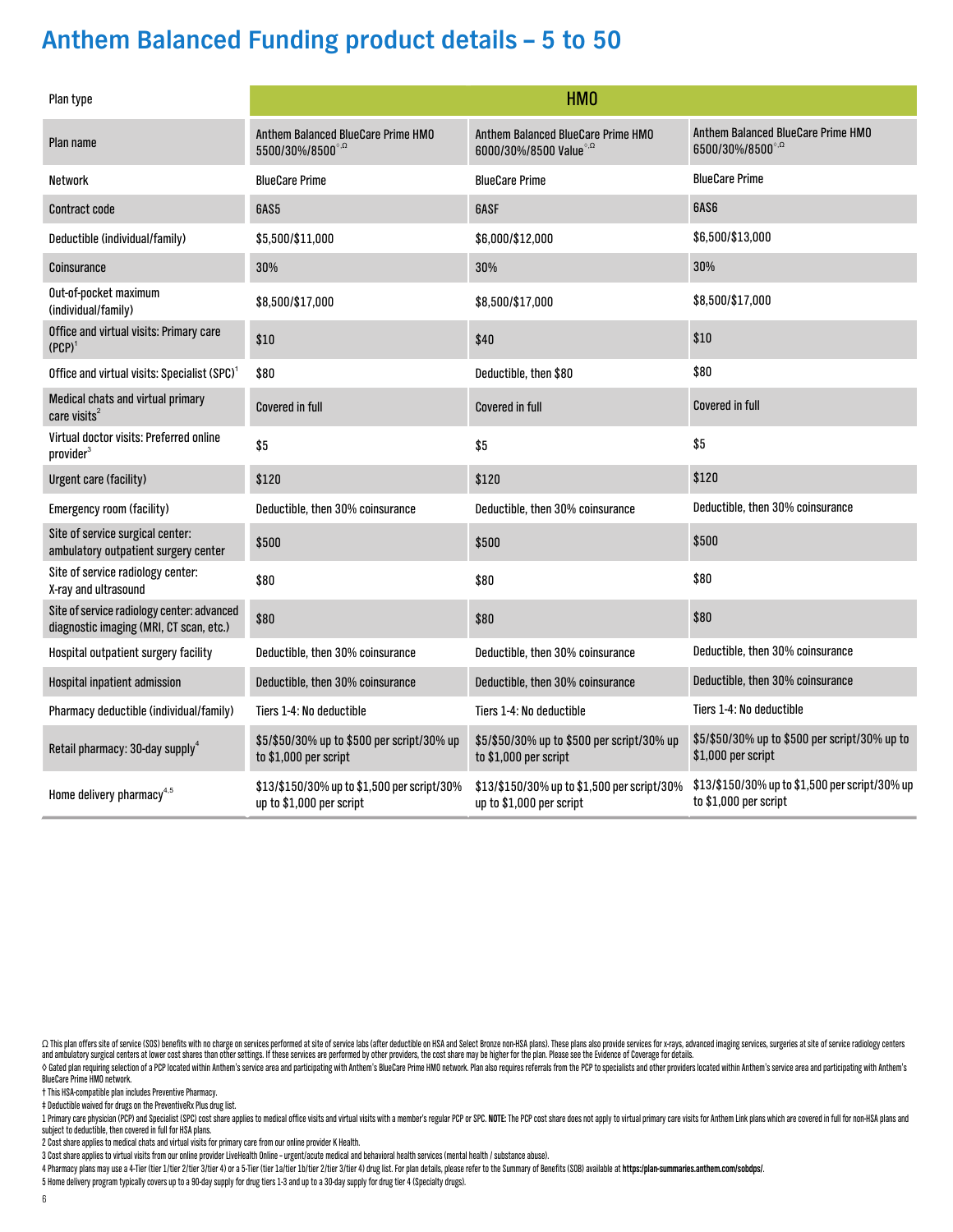| Plan type                                                                             | HM <sub>0</sub>                                    |                                                                                              | <b>HMO HSA</b>                                                                            |
|---------------------------------------------------------------------------------------|----------------------------------------------------|----------------------------------------------------------------------------------------------|-------------------------------------------------------------------------------------------|
| Plan name                                                                             | Anthem Balanced BlueCare Prime HMO<br>8500/0%/8500 | Anthem Balanced BlueCare Prime HMO<br>3000/20%/7000 w/HSA <sup>t,<math>\diamond</math></sup> | Anthem Balanced BlueCare Prime HMO<br>4000/20%/7000 w/HSA <sup>t,<math>\circ</math></sup> |
| Network                                                                               | <b>BlueCare Prime</b>                              | <b>BlueCare Prime</b>                                                                        | <b>BlueCare Prime</b>                                                                     |
| <b>Contract code</b>                                                                  | <b>GARW</b>                                        | 6ARO                                                                                         | <b>6ARR</b>                                                                               |
| Deductible (individual/family)                                                        | \$8,500/\$17,000                                   | \$3,000/\$6,000                                                                              | \$4,000/\$8,000                                                                           |
| Coinsurance                                                                           | 0%                                                 | 20%                                                                                          | 20%                                                                                       |
| Out-of-pocket maximum<br>(individual/family)                                          | \$8,500/\$17,000                                   | \$7,000/\$14,000                                                                             | \$7,000/\$14,000                                                                          |
| Office and virtual visits: Primary care<br>$(PCP)^1$                                  | Deductible, then \$0                               | Deductible, then \$10                                                                        | Deductible, then \$10                                                                     |
| Office and virtual visits: Specialist (SPC) <sup>1</sup>                              | Deductible, then \$0                               | Deductible, then \$60                                                                        | Deductible, then \$60                                                                     |
| Medical chats and virtual primary<br>care visits <sup>2</sup>                         | Deductible, then covered in full                   | Deductible, then covered in full                                                             | Deductible, then covered in full                                                          |
| Virtual doctor visits: Preferred online<br>provider <sup>3</sup>                      | Deductible, then \$0                               | Deductible, then \$5                                                                         | Deductible, then \$5                                                                      |
| Urgent care (facility)                                                                | Deductible, then \$0                               | Deductible, then \$90                                                                        | Deductible, then \$90                                                                     |
| Emergency room (facility)                                                             | Deductible, then 0% coinsurance                    | Deductible, then 20% coinsurance                                                             | Deductible, then 20% coinsurance                                                          |
| Site of service surgical center:<br>ambulatory outpatient surgery center              | Deductible, then 0% coinsurance                    | Deductible, then 20% coinsurance                                                             | Deductible, then 20% coinsurance                                                          |
| Site of service radiology center:<br>X-ray and ultrasound                             | Deductible, then 0% coinsurance                    | Deductible, then 20% coinsurance                                                             | Deductible, then 20% coinsurance                                                          |
| Site of service radiology center: advanced<br>diagnostic imaging (MRI, CT scan, etc.) | Deductible, then 0% coinsurance                    | Deductible, then 20% coinsurance                                                             | Deductible, then 20% coinsurance                                                          |
| Hospital outpatient surgery facility                                                  | Deductible, then 0% coinsurance                    | Deductible, then 20% coinsurance                                                             | Deductible, then 20% coinsurance                                                          |
| Hospital inpatient admission                                                          | Deductible, then 0% coinsurance                    | Deductible, then 20% coinsurance                                                             | Deductible, then 20% coinsurance                                                          |
| Pharmacy deductible (individual/family)                                               | Tiers 1-4: Medical deductible applies              | Tiers 1-4: Medical deductible applies <sup>+</sup>                                           | Tiers 1-4: Medical deductible applies <sup>#</sup>                                        |
| Retail pharmacy: 30-day supply <sup>4</sup>                                           | $0\%$                                              | \$5/\$50/30%/30%                                                                             | \$5/\$50/30%/30%                                                                          |
| Home delivery pharmacy <sup>4,5</sup>                                                 | 0%                                                 | \$13/\$150/30%/30%                                                                           | \$13/\$150/30%/30%                                                                        |

Ω This plan offers site of service (SOS) benefits with no charge on services performed at site of service labs (after deductible on HSA and Select Bronze non-HSA plans). These plans also provide services for x-rays, advan and ambulatory surgical centers at lower cost shares than other settings. If these services are performed by other providers, the cost share may be higher for the plan. Please see the Evidence of Coverage for details. ◆ Gated plan requiring selection of a PCP located within Anthem's service area and participating with Anthem's BlueCare Prime HMO network. Plan also requires referrals from the PCP to specialists and other providers locat

BlueCare Prime HMO network.

† This HSA-compatible plan includes Preventive Pharmacy.

‡ Deductible waived for drugs on the PreventiveRx Plus drug list.

1 Primary care physician (PCP) and Specialist (SPC) cost share applies to medical office visits and virtual visits with a member's regular PCP or SPC. NOTE: The PCP cost share does not apply to virtual primary care visits subject to deductible, then covered in full for HSA plans.

2 Cost share applies to medical chats and virtual visits for primary care from our online provider K Health.

3 Cost share applies to virtual visits from our online provider LiveHealth Online – urgent/acute medical and behavioral health services (mental health / substance abuse).

4 Pharmacy plans may use a 4-Tier (tier 1/tier 2/tier 3/tier 4) or a 5-Tier (tier 1a/tier 1b/tier 2/tier 19 drug list. For plan details, please refer to the Summary of Benefits (SOB) available at https:/plan-summaries.anth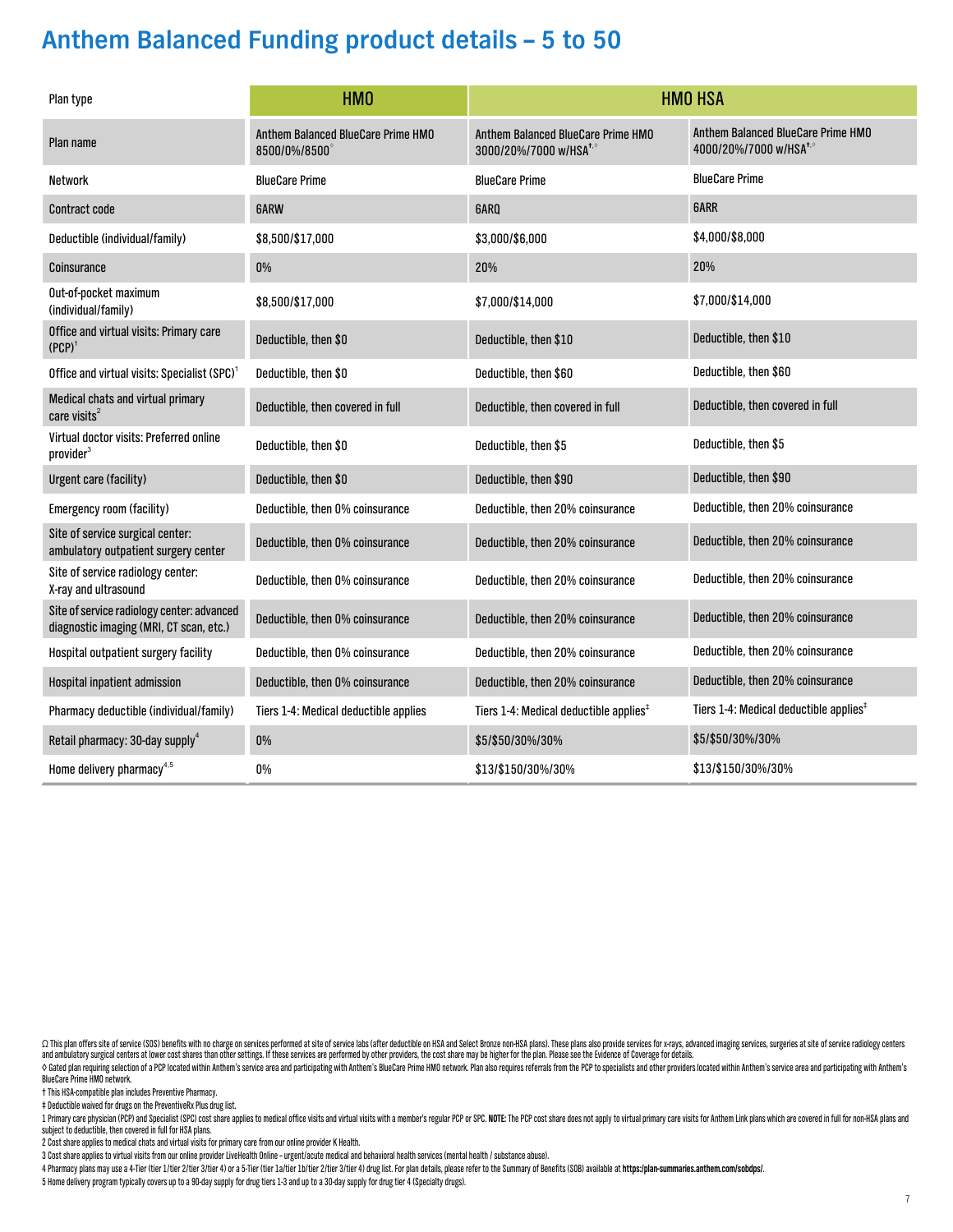| Plan type                                                                             |                                                                          | <b>HMO HSA</b>                                                            |
|---------------------------------------------------------------------------------------|--------------------------------------------------------------------------|---------------------------------------------------------------------------|
| Plan name                                                                             | Anthem Balanced BlueCare Prime HMO<br>5000/30%/7000 w/HSA <sup>t,®</sup> | Anthem Balanced BlueCare Prime HMO<br>6000/30%/7000 w/HSA <sup>t, o</sup> |
| <b>Network</b>                                                                        | <b>BlueCare Prime</b>                                                    | <b>BlueCare Prime</b>                                                     |
| <b>Contract code</b>                                                                  | <b>GARS</b>                                                              | <b>GASD</b>                                                               |
| Deductible (individual/family)                                                        | \$5,000/\$10,000                                                         | \$6,000/\$12,000                                                          |
| Coinsurance                                                                           | 30%                                                                      | 30%                                                                       |
| Out-of-pocket maximum<br>(individual/family)                                          | \$7,000/\$14,000                                                         | \$7,000/\$14,000                                                          |
| Office and virtual visits: Primary care<br>$(PCP)^1$                                  | Deductible, then \$10                                                    | Deductible, then \$10                                                     |
| Office and virtual visits: Specialist (SPC) <sup>1</sup>                              | Deductible, then \$80                                                    | Deductible, then \$80                                                     |
| Medical chats and virtual primary<br>care visits <sup>2</sup>                         | Deductible, then covered in full                                         | Deductible, then covered in full                                          |
| Virtual doctor visits: Preferred online<br>provider <sup>3</sup>                      | Deductible, then \$5                                                     | Deductible, then \$5                                                      |
| Urgent care (facility)                                                                | Deductible, then \$120                                                   | Deductible, then \$120                                                    |
| Emergency room (facility)                                                             | Deductible, then 30% coinsurance                                         | Deductible, then 30% coinsurance                                          |
| Site of service surgical center:<br>ambulatory outpatient surgery center              | Deductible, then 30% coinsurance                                         | Deductible, then 30% coinsurance                                          |
| Site of service radiology center:<br>X-ray and ultrasound                             | Deductible, then 30% coinsurance                                         | Deductible, then 30% coinsurance                                          |
| Site of service radiology center: advanced<br>diagnostic imaging (MRI, CT scan, etc.) | Deductible, then 30% coinsurance                                         | Deductible, then 30% coinsurance                                          |
| Hospital outpatient surgery facility                                                  | Deductible, then 30% coinsurance                                         | Deductible, then 30% coinsurance                                          |
| Hospital inpatient admission                                                          | Deductible, then 30% coinsurance                                         | Deductible, then 30% coinsurance                                          |
| Pharmacy deductible (individual/family)                                               | Tiers 1-4: Medical deductible applies <sup><math>+</math></sup>          | Tiers 1-4: Medical deductible applies <sup><math>+</math></sup>           |
| Retail pharmacy: 30-day supply <sup>4</sup>                                           | \$5/\$50/30%/30%                                                         | \$5/\$50/30%/30%                                                          |
| Home delivery pharmacy <sup>4,5</sup>                                                 | \$13/\$150/30%/30%                                                       | \$13/\$150/30%/30%                                                        |

Ω This plan offers site of service (SOS) benefits with no charge on services performed at site of service labs (after deductible on HSA and Select Bronze non-HSA plans). These plans also provide services for x-rays, advan and ambulatory surgical centers at lower cost shares than other settings. If these services are performed by other providers, the cost share may be higher for the plan. Please see the Evidence of Coverage for details. ◆ Gated plan requiring selection of a PCP located within Anthem's service area and participating with Anthem's BlueCare Prime HMO network. Plan also requires referrals from the PCP to specialists and other providers locat

BlueCare Prime HMO network.

† This HSA-compatible plan includes Preventive Pharmacy.

‡ Deductible waived for drugs on the PreventiveRx Plus drug list.

1 Primary care physician (PCP) and Specialist (SPC) cost share applies to medical office visits and virtual visits with a member's regular PCP or SPC. NOTE: The PCP cost share does not apply to virtual primary care visits subject to deductible, then covered in full for HSA plans.

2 Cost share applies to medical chats and virtual visits for primary care from our online provider K Health.

3 Cost share applies to virtual visits from our online provider LiveHealth Online – urgent/acute medical and behavioral health services (mental health / substance abuse).

4 Pharmacy plans may use a 4-Tier (tier 1/tier 2/tier 3/tier 4) or a 5-Tier (tier 1a/tier 1b/tier 2/tier 19 drug list. For plan details, please refer to the Summary of Benefits (SOB) available at https:/plan-summaries.anth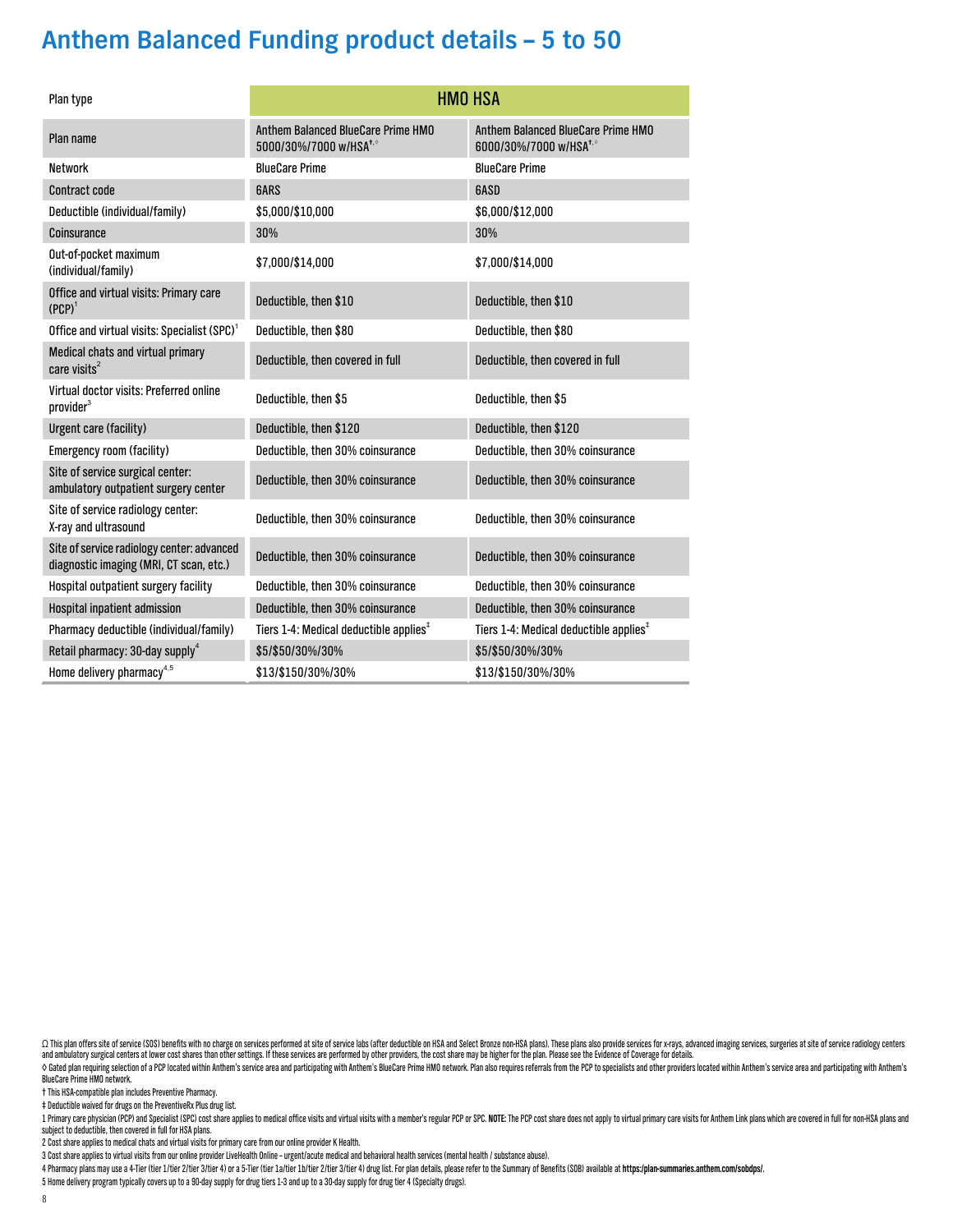| Plan type                                                                             |                                                                             | HM <sub>0</sub>                                                        |
|---------------------------------------------------------------------------------------|-----------------------------------------------------------------------------|------------------------------------------------------------------------|
| Plan name                                                                             | Anthem Link Balanced BlueCare Prime HMO<br>7500/8500°, 0                    | Anthem Link Balanced BlueCare Prime HMO<br>$8500/8500^{\circ, \Omega}$ |
| <b>Network</b>                                                                        | <b>BlueCare Prime</b>                                                       | <b>BlueCare Prime</b>                                                  |
| <b>Contract code</b>                                                                  | 6AS7                                                                        | <b>GASA</b>                                                            |
| Deductible (individual/family)                                                        | \$7,500/\$15,000                                                            | \$8,500/\$17,000                                                       |
| Coinsurance                                                                           | 25%                                                                         | 25%                                                                    |
| Out-of-pocket maximum<br>(individual/family)                                          | \$8,500/\$17,000                                                            | \$8,500/\$17,000                                                       |
| Office and virtual visits: Primary care<br>$(PCP)^1$                                  | \$10                                                                        | \$10                                                                   |
| Office and virtual visits: Specialist (SPC) <sup>1</sup>                              | \$100                                                                       | \$100                                                                  |
| Medical chats and virtual primary<br>care visits <sup>2</sup>                         | <b>Covered in full</b>                                                      | <b>Covered in full</b>                                                 |
| Virtual doctor visits: Preferred online<br>provider <sup>3</sup>                      | \$5                                                                         | \$5                                                                    |
| <b>Urgent care (facility)</b>                                                         | \$150                                                                       | \$150                                                                  |
| Emergency room (facility)                                                             | Deductible, then \$500                                                      | Deductible, then \$0                                                   |
| Site of service surgical center:<br>ambulatory outpatient surgery center              | \$500                                                                       | \$500                                                                  |
| Site of service radiology center:<br>X-ray and ultrasound                             | \$100                                                                       | \$100                                                                  |
| Site of service radiology center: advanced<br>diagnostic imaging (MRI, CT scan, etc.) | \$100                                                                       | \$100                                                                  |
| Hospital outpatient surgery facility                                                  | Deductible, then \$500                                                      | Deductible, then \$0                                                   |
| Hospital inpatient admission                                                          | Deductible, then \$750 per admission                                        | Deductible, then \$0 per admission                                     |
| Pharmacy deductible (individual/family)                                               | Tiers 1-2: No deductible<br>Tiers 3-4: Medical deductible applies           | Tiers 1-2: No deductible<br>Tiers 3-4: Medical deductible applies      |
| Retail pharmacy: 30-day supply <sup>4</sup>                                           | \$0/\$10/\$60/30% up to \$500 per script/30%<br>up to \$1,000 per script    | \$0/\$10/\$60/0%/0%                                                    |
| Home delivery pharmacy <sup>4,5</sup>                                                 | \$0/\$25/\$180/30% up to \$1,500 per<br>script/30% up to \$1,000 per script | \$0/\$25/\$180/0%/0%                                                   |

Ω This plan offers site of service (SOS) benefits with no charge on services performed at site of service labs (after deductible on HSA and Select Bronze non-HSA plans). These plans also provide services for x-rays, advan and ambulatory surgical centers at lower cost shares than other settings. If these services are performed by other providers, the cost share may be higher for the plan. Please see the Evidence of Coverage for details. ◆ Gated plan requiring selection of a PCP located within Anthem's service area and participating with Anthem's BlueCare Prime HMO network. Plan also requires referrals from the PCP to specialists and other providers locat

BlueCare Prime HMO network.

† This HSA-compatible plan includes Preventive Pharmacy.

‡ Deductible waived for drugs on the PreventiveRx Plus drug list.

1 Primary care physician (PCP) and Specialist (SPC) cost share applies to medical office visits and virtual visits with a member's regular PCP or SPC. NOTE: The PCP cost share does not apply to virtual primary care visits subject to deductible, then covered in full for HSA plans.

2 Cost share applies to medical chats and virtual visits for primary care from our online provider K Health.

3 Cost share applies to virtual visits from our online provider LiveHealth Online – urgent/acute medical and behavioral health services (mental health / substance abuse).

4 Pharmacy plans may use a 4-Tier (tier 1/tier 2/tier 3/tier 4) or a 5-Tier (tier 1a/tier 1b/tier 2/tier 19 drug list. For plan details, please refer to the Summary of Benefits (SOB) available at https:/plan-summaries.anth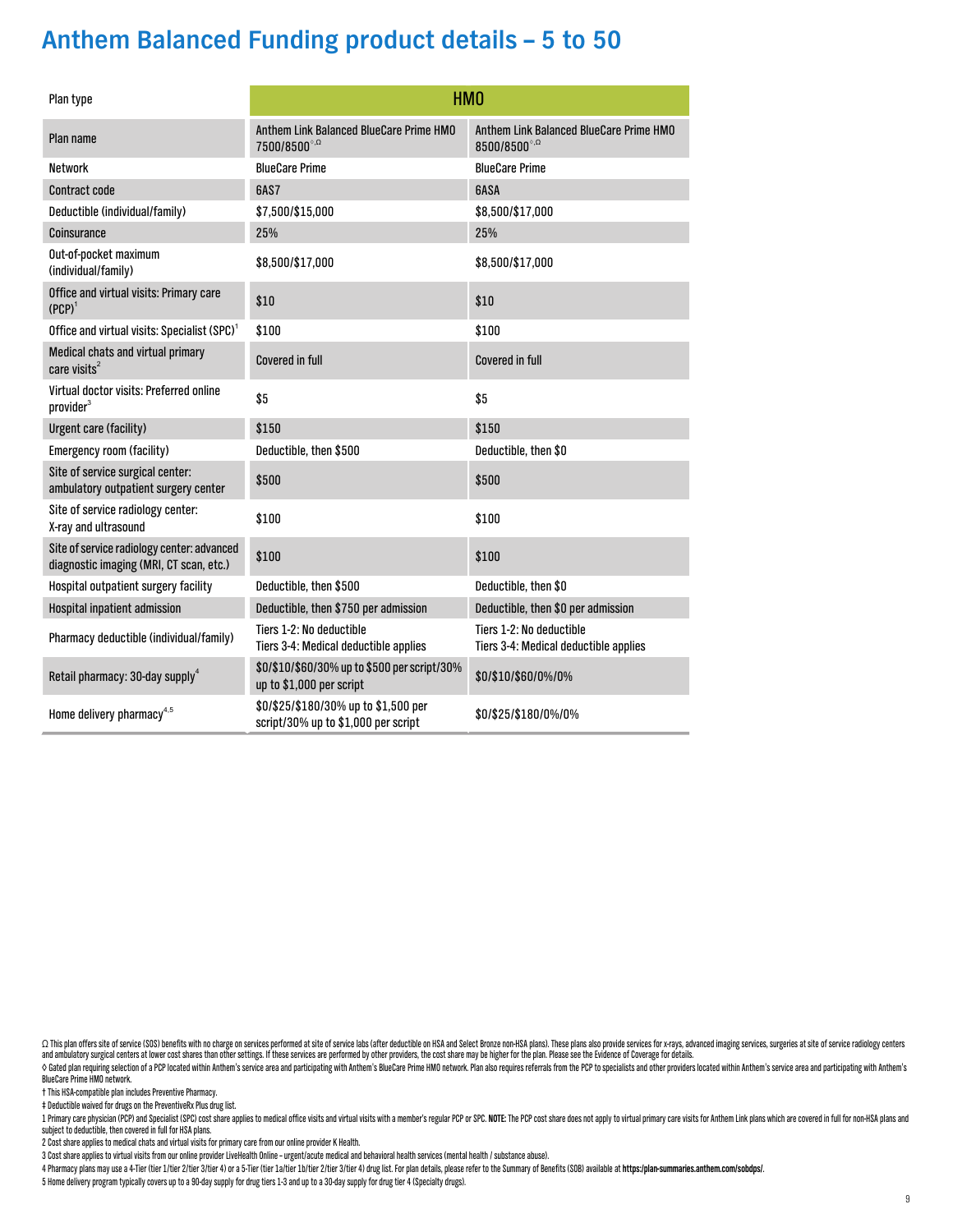| Plan type                                                                             |                                                                               | <b>HMO HSA</b>                                                                 |
|---------------------------------------------------------------------------------------|-------------------------------------------------------------------------------|--------------------------------------------------------------------------------|
| Plan name                                                                             | Anthem Link Balanced BlueCare Prime HMO<br>6500/7000 w/HSA <sup>t, o, Ω</sup> | Anthem Link Balanced BlueCare Prime HMO<br>7000/7000 w/HSA <sup>t, o</sup> , Ω |
| <b>Network</b>                                                                        | <b>BlueCare Prime</b>                                                         | <b>BlueCare Prime</b>                                                          |
| <b>Contract code</b>                                                                  | <b>6AS9</b>                                                                   | <b>6AS8</b>                                                                    |
| Deductible (individual/family)                                                        | \$6,500/\$13,000                                                              | \$7,000/\$14,000                                                               |
| Coinsurance                                                                           | 0%                                                                            | 0%                                                                             |
| Out-of-pocket maximum<br>(individual/family)                                          | \$7,000/\$14,000                                                              | \$7,000/\$14,000                                                               |
| Office and virtual visits: Primary care<br>$(PCP)^1$                                  | Deductible, then \$10                                                         | Deductible, then \$0                                                           |
| Office and virtual visits: Specialist (SPC) <sup>1</sup>                              | Deductible, then \$80                                                         | Deductible, then \$0                                                           |
| Medical chats and virtual primary<br>care visits $2$                                  | Deductible, then covered in full                                              | Deductible, then covered in full                                               |
| Virtual doctor visits: Preferred online<br>provider <sup>3</sup>                      | Deductible, then \$5                                                          | Deductible, then \$0                                                           |
| <b>Urgent care (facility)</b>                                                         | Deductible, then \$120                                                        | Deductible, then \$0                                                           |
| Emergency room (facility)                                                             | Deductible, then \$500                                                        | Deductible, then \$0                                                           |
| Site of service surgical center:<br>ambulatory outpatient surgery center              | Deductible, then \$500                                                        | Deductible, then \$0                                                           |
| Site of service radiology center:<br>X-ray and ultrasound                             | Deductible, then \$80                                                         | Deductible, then \$0                                                           |
| Site of service radiology center: advanced<br>diagnostic imaging (MRI, CT scan, etc.) | Deductible, then \$80                                                         | Deductible, then \$0                                                           |
| Hospital outpatient surgery facility                                                  | Deductible, then \$500                                                        | Deductible, then \$0                                                           |
| Hospital inpatient admission                                                          | Deductible, then \$500 per admission                                          | Deductible, then \$0 per admission                                             |
| Pharmacy deductible (individual/family)                                               | Tiers 1-4: Medical deductible applies <sup>+</sup>                            | Tiers 1-4: Medical deductible applies <sup><math>+</math></sup>                |
| Retail pharmacy: 30-day supply <sup>4</sup>                                           | \$0/\$10/\$60/30%/30%                                                         | $0\%$                                                                          |
| Home delivery pharmacy <sup>4,5</sup>                                                 | \$0/\$25/\$180/30%/30%                                                        | 0%                                                                             |

Ω This plan offers site of service (SOS) benefits with no charge on services performed at site of service labs (after deductible on HSA and Select Bronze non-HSA plans). These plans also provide services for x-rays, advan and ambulatory surgical centers at lower cost shares than other settings. If these services are performed by other providers, the cost share may be higher for the plan. Please see the Evidence of Coverage for details. ◆ Gated plan requiring selection of a PCP located within Anthem's service area and participating with Anthem's BlueCare Prime HMO network. Plan also requires referrals from the PCP to specialists and other providers locat

BlueCare Prime HMO network.

† This HSA-compatible plan includes Preventive Pharmacy.

‡ Deductible waived for drugs on the PreventiveRx Plus drug list.

1 Primary care physician (PCP) and Specialist (SPC) cost share applies to medical office visits and virtual visits with a member's regular PCP or SPC. NOTE: The PCP cost share does not apply to virtual primary care visits subject to deductible, then covered in full for HSA plans.

2 Cost share applies to medical chats and virtual visits for primary care from our online provider K Health.

3 Cost share applies to virtual visits from our online provider LiveHealth Online – urgent/acute medical and behavioral health services (mental health / substance abuse).

4 Pharmacy plans may use a 4-Tier (tier 1/tier 2/tier 3/tier 4) or a 5-Tier (tier 1a/tier 1b/tier 2/tier 19 drug list. For plan details, please refer to the Summary of Benefits (SOB) available at https:/plan-summaries.anth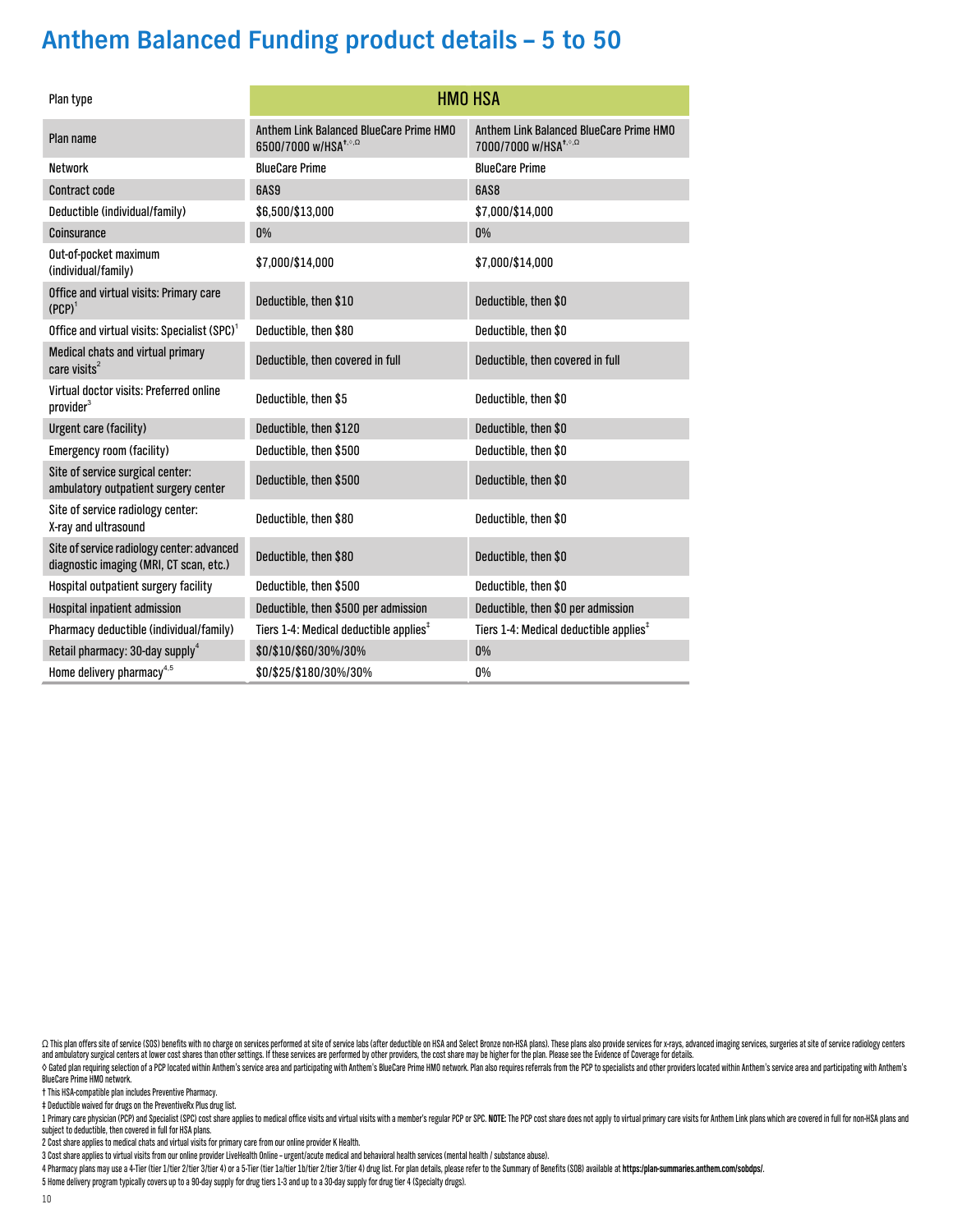| Plan type                                                                             |                                                                         | PP <sub>0</sub>                                                         |                                                                         |
|---------------------------------------------------------------------------------------|-------------------------------------------------------------------------|-------------------------------------------------------------------------|-------------------------------------------------------------------------|
| Plan name                                                                             | Anthem Balanced Pathway CT PPO<br>1000/20%/7000 <sup>2</sup>            | Anthem Balanced Pathway CT PPO<br>2000/20%/7000 <sup>2</sup>            | Anthem Balanced Pathway CT PPO<br>3000/20%/8500 <sup>2</sup>            |
| Network                                                                               | Pathway CT PPO                                                          | Pathway CT PPO                                                          | Pathway CT PPO                                                          |
| <b>Contract code</b>                                                                  | 6ASG                                                                    | <b>GARN</b>                                                             | 6ARZ                                                                    |
| Deductible (individual/family)                                                        | \$1,000/\$2,000                                                         | \$2,000/\$4,000                                                         | \$3,000/\$6,000                                                         |
| Coinsurance                                                                           | 20%                                                                     | 20%                                                                     | 20%                                                                     |
| Out-of-pocket maximum<br>(individual/family)                                          | \$7,000/\$14,000                                                        | \$7,000/\$14,000                                                        | \$8,500/\$17,000                                                        |
| Office and virtual visits: Primary care<br>$(PCP)^1$                                  | \$30                                                                    | \$30                                                                    | \$30                                                                    |
| Office and virtual visits: Specialist (SPC) <sup>1</sup>                              | \$60                                                                    | \$60                                                                    | \$60                                                                    |
| Medical chats and virtual primary<br>care visits <sup>2</sup>                         | <b>Covered in full</b>                                                  | Covered in full                                                         | <b>Covered in full</b>                                                  |
| Virtual doctor visits: Preferred online<br>provider <sup>3</sup>                      | \$5                                                                     | \$5                                                                     | \$5                                                                     |
| <b>Urgent care (facility)</b>                                                         | \$90                                                                    | \$90                                                                    | \$90                                                                    |
| Emergency room (facility)                                                             | Deductible, then 20% coinsurance                                        | Deductible, then 20% coinsurance                                        | Deductible, then 20% coinsurance                                        |
| Site of service surgical center:<br>ambulatory outpatient surgery center              | \$500                                                                   | \$500                                                                   | \$500                                                                   |
| Site of service radiology center:<br>X-ray and ultrasound                             | \$60                                                                    | \$60                                                                    | \$60                                                                    |
| Site of service radiology center: advanced<br>diagnostic imaging (MRI, CT scan, etc.) | \$60                                                                    | \$60                                                                    | \$60                                                                    |
| Hospital outpatient surgery facility                                                  | Deductible, then 20% coinsurance                                        | Deductible, then 20% coinsurance                                        | Deductible, then 20% coinsurance                                        |
| Hospital inpatient admission                                                          | Deductible, then 20% coinsurance                                        | Deductible, then 20% coinsurance                                        | Deductible, then 20% coinsurance                                        |
| Pharmacy deductible (individual/family)                                               | Tiers 1-4: No deductible                                                | Tiers 1-4: No deductible                                                | Tiers 1-4: No deductible                                                |
| Retail pharmacy: 30-day supply <sup>4</sup>                                           | \$5/\$50/30% up to \$500 per script/30% up<br>to \$1,000 per script     | \$5/\$50/30% up to \$500 per script/30% up<br>to \$1,000 per script     | \$5/\$50/30% up to \$500 per script/30% up to<br>\$1,000 per script     |
| Home delivery pharmacy <sup>4,5</sup>                                                 | \$13/\$150/30% up to \$1,500 per script/30%<br>up to \$1,000 per script | \$13/\$150/30% up to \$1,500 per script/30%<br>up to \$1,000 per script | \$13/\$150/30% up to \$1,500 per script/30% up<br>to \$1,000 per script |

Ω This plan offers site of service (SOS) benefits with no charge on services performed at site of service labs (after deductible on HSA and Select Bronze non-HSA plans). These plans also provide services for x-rays, advan

◆ Gated plan requiring selection of a PCP located within Anthem's service area and participating with Anthem's BlueCare Prime HMO network. Plan also requires referrals from the PCP to specialists and other providers locat BlueCare Prime HMO network.

† This HSA-compatible plan includes Preventive Pharmacy.

‡ Deductible waived for drugs on the PreventiveRx Plus drug list.

1 Primary care physician (PCP) and Specialist (SPC) cost share applies to medical office visits and virtual visits with a member's regular PCP or SPC. NOTE: The PCP cost share does not apply to virtual primary care visits subject to deductible, then covered in full for HSA plans.

2 Cost share applies to medical chats and virtual visits for primary care from our online provider K Health.

3 Cost share applies to virtual visits from our online provider LiveHealth Online – urgent/acute medical and behavioral health services (mental health / substance abuse).

4 Pharmacy plans may use a 4-Tier (tier 1/tier 2/tier 3/tier 4) or a 5-Tier (tier 1a/tier 1b/tier 2/tier 2/tier 9 of a 5-Tier (tier 1a/tier 1b/tier 2/tier 2/tier 3/tier 4) drug list. For plan details, please refer to the S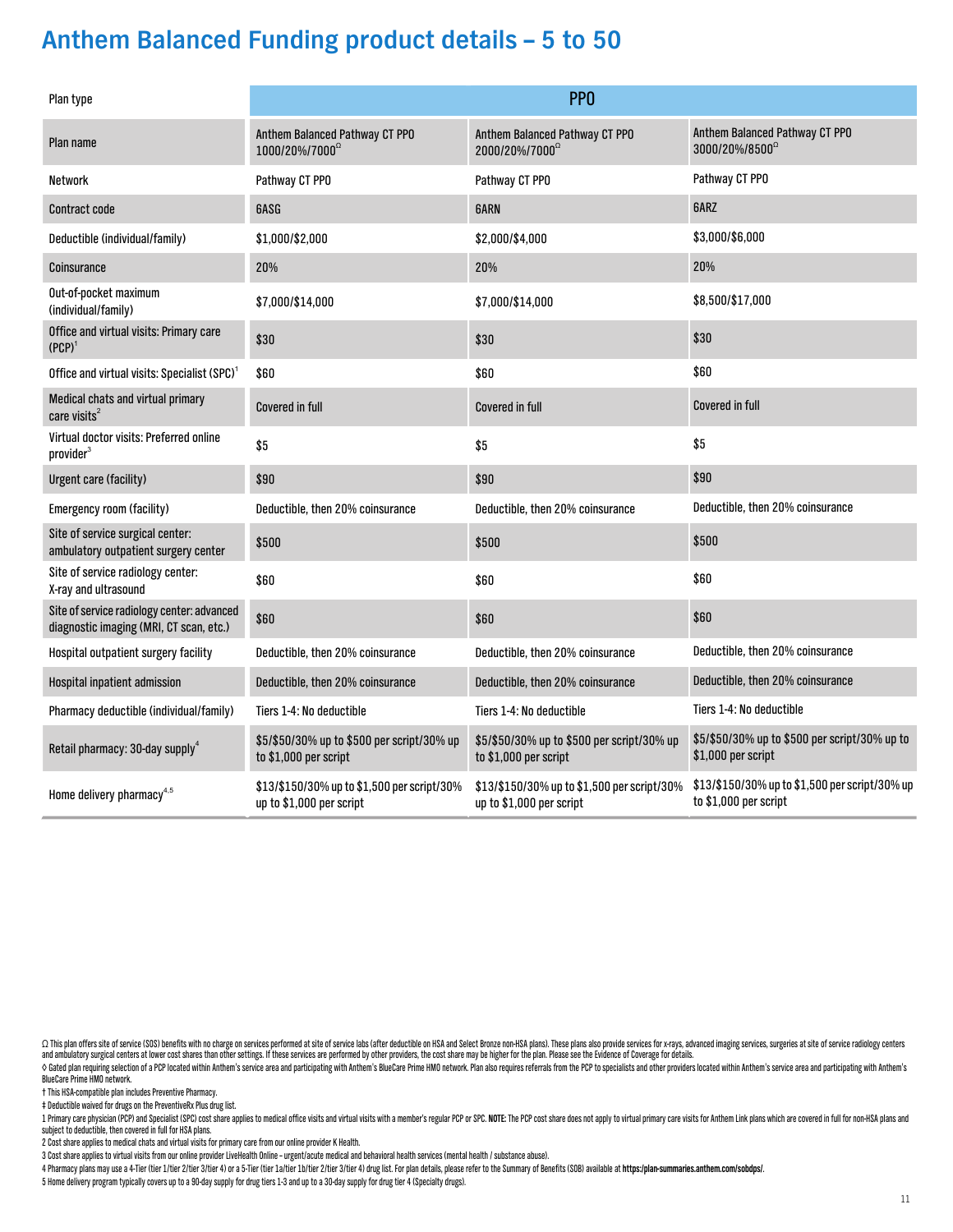| Plan type                                                                             |                                                                         | PP <sub>0</sub>                                                         |                                                                         |
|---------------------------------------------------------------------------------------|-------------------------------------------------------------------------|-------------------------------------------------------------------------|-------------------------------------------------------------------------|
| Plan name                                                                             | Anthem Balanced Pathway CT PPO<br>3000/20%/8500 Value <sup>22</sup>     | Anthem Balanced Pathway CT PPO<br>4000/25%/8500 <sup>2</sup>            | Anthem Balanced Pathway CT PPO<br>4500/25%/8500 <sup>2</sup>            |
| Network                                                                               | Pathway CT PPO                                                          | Pathway CT PPO                                                          | Pathway CT PPO                                                          |
| <b>Contract code</b>                                                                  | <b>GARY</b>                                                             | <b>GARP</b>                                                             | <b>6ARM</b>                                                             |
| Deductible (individual/family)                                                        | \$3,000/\$6,000                                                         | \$4,000/\$8,000                                                         | \$4,500/\$9,000                                                         |
| Coinsurance                                                                           | 20%                                                                     | 25%                                                                     | 25%                                                                     |
| Out-of-pocket maximum<br>(individual/family)                                          | \$8,500/\$17,000                                                        | \$8,500/\$17,000                                                        | \$8,500/\$17,000                                                        |
| Office and virtual visits: Primary care<br>$(PCP)^1$                                  | \$30                                                                    | \$40                                                                    | \$40                                                                    |
| Office and virtual visits: Specialist (SPC) <sup>1</sup>                              | Deductible, then \$60                                                   | \$80                                                                    | \$80                                                                    |
| Medical chats and virtual primary<br>care visits <sup>2</sup>                         | <b>Covered in full</b>                                                  | <b>Covered in full</b>                                                  | <b>Covered in full</b>                                                  |
| Virtual doctor visits: Preferred online<br>provider <sup>3</sup>                      | \$5                                                                     | \$5                                                                     | \$5                                                                     |
| <b>Urgent care (facility)</b>                                                         | \$90                                                                    | \$120                                                                   | \$120                                                                   |
| Emergency room (facility)                                                             | Deductible, then 20% coinsurance                                        | Deductible, then 25% coinsurance                                        | Deductible, then 25% coinsurance                                        |
| Site of service surgical center:<br>ambulatory outpatient surgery center              | \$500                                                                   | \$500                                                                   | \$500                                                                   |
| Site of service radiology center:<br>X-ray and ultrasound                             | \$60                                                                    | \$80                                                                    | \$80                                                                    |
| Site of service radiology center: advanced<br>diagnostic imaging (MRI, CT scan, etc.) | \$60                                                                    | \$80                                                                    | \$80                                                                    |
| Hospital outpatient surgery facility                                                  | Deductible, then 20% coinsurance                                        | Deductible, then 25% coinsurance                                        | Deductible, then 25% coinsurance                                        |
| Hospital inpatient admission                                                          | Deductible, then 20% coinsurance                                        | Deductible, then 25% coinsurance                                        | Deductible, then 25% coinsurance                                        |
| Pharmacy deductible (individual/family)                                               | Tiers 1-4: No deductible                                                | Tiers 1-4: No deductible                                                | Tiers 1-4: No deductible                                                |
| Retail pharmacy: 30-day supply <sup>4</sup>                                           | \$5/\$50/30% up to \$500 per script/30% up<br>to \$1,000 per script     | \$5/\$50/30% up to \$500 per script/30% up<br>to \$1,000 per script     | \$5/\$50/30% up to \$500 per script/30% up to<br>\$1,000 per script     |
| Home delivery pharmacy <sup>4,5</sup>                                                 | \$13/\$150/30% up to \$1,500 per script/30%<br>up to \$1,000 per script | \$13/\$150/30% up to \$1,500 per script/30%<br>up to \$1,000 per script | \$13/\$150/30% up to \$1,500 per script/30% up<br>to \$1,000 per script |

Ω This plan offers site of service (SOS) benefits with no charge on services performed at site of service labs (after deductible on HSA and Select Bronze non-HSA plans). These plans also provide services for x-rays, advan and ambulatory surgical centers at lower cost shares than other settings. If these services are performed by other providers, the cost share may be higher for the plan. Please see the Evidence of Coverage for details.

◆ Gated plan requiring selection of a PCP located within Anthem's service area and participating with Anthem's BlueCare Prime HMO network. Plan also requires referrals from the PCP to specialists and other providers locat BlueCare Prime HMO network.

† This HSA-compatible plan includes Preventive Pharmacy.

‡ Deductible waived for drugs on the PreventiveRx Plus drug list.

1 Primary care physician (PCP) and Specialist (SPC) cost share applies to medical office visits and virtual visits with a member's regular PCP or SPC. NOTE: The PCP cost share does not apply to virtual primary care visits subject to deductible, then covered in full for HSA plans.

2 Cost share applies to medical chats and virtual visits for primary care from our online provider K Health.

3 Cost share applies to virtual visits from our online provider LiveHealth Online – urgent/acute medical and behavioral health services (mental health / substance abuse).

4 Pharmacy plans may use a 4-Tier (tier 1/tier 2/tier 3/tier 4) or a 5-Tier (tier 1a/tier 1b/tier 2/tier 19 drug list. For plan details, please refer to the Summary of Benefits (SOB) available at https:/plan-summaries.anth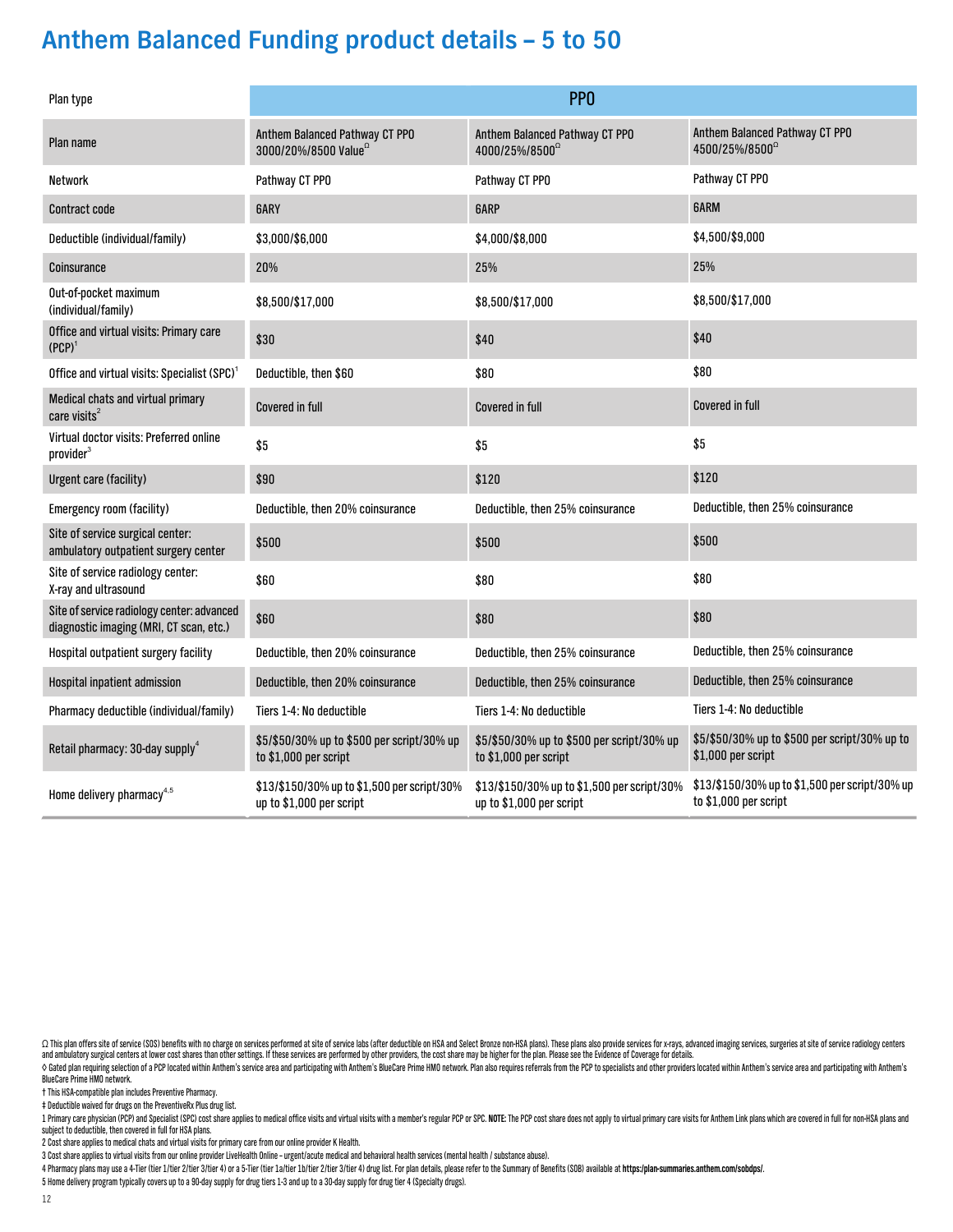| Plan type                                                                             |                                                                         | PP <sub>0</sub>                                                         |                                                                         |
|---------------------------------------------------------------------------------------|-------------------------------------------------------------------------|-------------------------------------------------------------------------|-------------------------------------------------------------------------|
| Plan name                                                                             | Anthem Balanced Pathway CT PPO<br>5500/30%/8500 <sup>2</sup>            | Anthem Balanced Pathway CT PPO<br>6000/30%/8500 Value <sup>2</sup>      | Anthem Balanced Pathway CT PPO<br>6500/30%/8500 <sup>2</sup>            |
| Network                                                                               | Pathway CT PPO                                                          | Pathway CT PPO                                                          | Pathway CT PPO                                                          |
| <b>Contract code</b>                                                                  | 6AS2                                                                    | 6ARG                                                                    | 6AS1                                                                    |
| Deductible (individual/family)                                                        | \$5,500/\$11,000                                                        | \$6,000/\$12,000                                                        | \$6,500/\$13,000                                                        |
| Coinsurance                                                                           | 30%                                                                     | 30%                                                                     | 30%                                                                     |
| Out-of-pocket maximum<br>(individual/family)                                          | \$8,500/\$17,000                                                        | \$8,500/\$17,000                                                        | \$8,500/\$17,000                                                        |
| Office and virtual visits: Primary care<br>$(PCP)^1$                                  | \$40                                                                    | \$40                                                                    | \$40                                                                    |
| Office and virtual visits: Specialist (SPC) <sup>1</sup>                              | \$80                                                                    | Deductible, then \$80                                                   | \$80                                                                    |
| Medical chats and virtual primary<br>care visits <sup>2</sup>                         | <b>Covered in full</b>                                                  | Covered in full                                                         | <b>Covered in full</b>                                                  |
| Virtual doctor visits: Preferred online<br>provider <sup>3</sup>                      | \$5                                                                     | \$5                                                                     | \$5                                                                     |
| <b>Urgent care (facility)</b>                                                         | \$120                                                                   | \$120                                                                   | \$120                                                                   |
| Emergency room (facility)                                                             | Deductible, then 30% coinsurance                                        | Deductible, then 30% coinsurance                                        | Deductible, then 30% coinsurance                                        |
| Site of service surgical center:<br>ambulatory outpatient surgery center              | \$500                                                                   | \$500                                                                   | \$500                                                                   |
| Site of service radiology center:<br>X-ray and ultrasound                             | \$80                                                                    | \$80                                                                    | \$80                                                                    |
| Site of service radiology center: advanced<br>diagnostic imaging (MRI, CT scan, etc.) | \$80                                                                    | \$80                                                                    | \$80                                                                    |
| Hospital outpatient surgery facility                                                  | Deductible, then 30% coinsurance                                        | Deductible, then 30% coinsurance                                        | Deductible, then 30% coinsurance                                        |
| Hospital inpatient admission                                                          | Deductible, then 30% coinsurance                                        | Deductible, then 30% coinsurance                                        | Deductible, then 30% coinsurance                                        |
| Pharmacy deductible (individual/family)                                               | Tiers 1-4: No deductible                                                | Tiers 1-4: No deductible                                                | Tiers 1-4: No deductible                                                |
| Retail pharmacy: 30-day supply <sup>4</sup>                                           | \$5/\$50/30% up to \$500 per script/30% up<br>to \$1,000 per script     | \$5/\$50/30% up to \$500 per script/30% up<br>to \$1,000 per script     | \$5/\$50/30% up to \$500 per script/30% up to<br>\$1,000 per script     |
| Home delivery pharmacy <sup>4,5</sup>                                                 | \$13/\$150/30% up to \$1,500 per script/30%<br>up to \$1,000 per script | \$13/\$150/30% up to \$1,500 per script/30%<br>up to \$1,000 per script | \$13/\$150/30% up to \$1,500 per script/30% up<br>to \$1,000 per script |

Ω This plan offers site of service (SOS) benefits with no charge on services performed at site of service labs (after deductible on HSA and Select Bronze non-HSA plans). These plans also provide services for x-rays, advan

◆ Gated plan requiring selection of a PCP located within Anthem's service area and participating with Anthem's BlueCare Prime HMO network. Plan also requires referrals from the PCP to specialists and other providers locat BlueCare Prime HMO network.

† This HSA-compatible plan includes Preventive Pharmacy.

‡ Deductible waived for drugs on the PreventiveRx Plus drug list.

1 Primary care physician (PCP) and Specialist (SPC) cost share applies to medical office visits and virtual visits with a member's regular PCP or SPC. NOTE: The PCP cost share does not apply to virtual primary care visits subject to deductible, then covered in full for HSA plans.

2 Cost share applies to medical chats and virtual visits for primary care from our online provider K Health.

3 Cost share applies to virtual visits from our online provider LiveHealth Online – urgent/acute medical and behavioral health services (mental health / substance abuse).

4 Pharmacy plans may use a 4-Tier (tier 1/tier 2/tier 3/tier 4) or a 5-Tier (tier 1a/tier 1b/tier 2/tier 2/tier 9 of a 5-Tier (tier 1a/tier 1b/tier 2/tier 2/tier 3/tier 4) drug list. For plan details, please refer to the S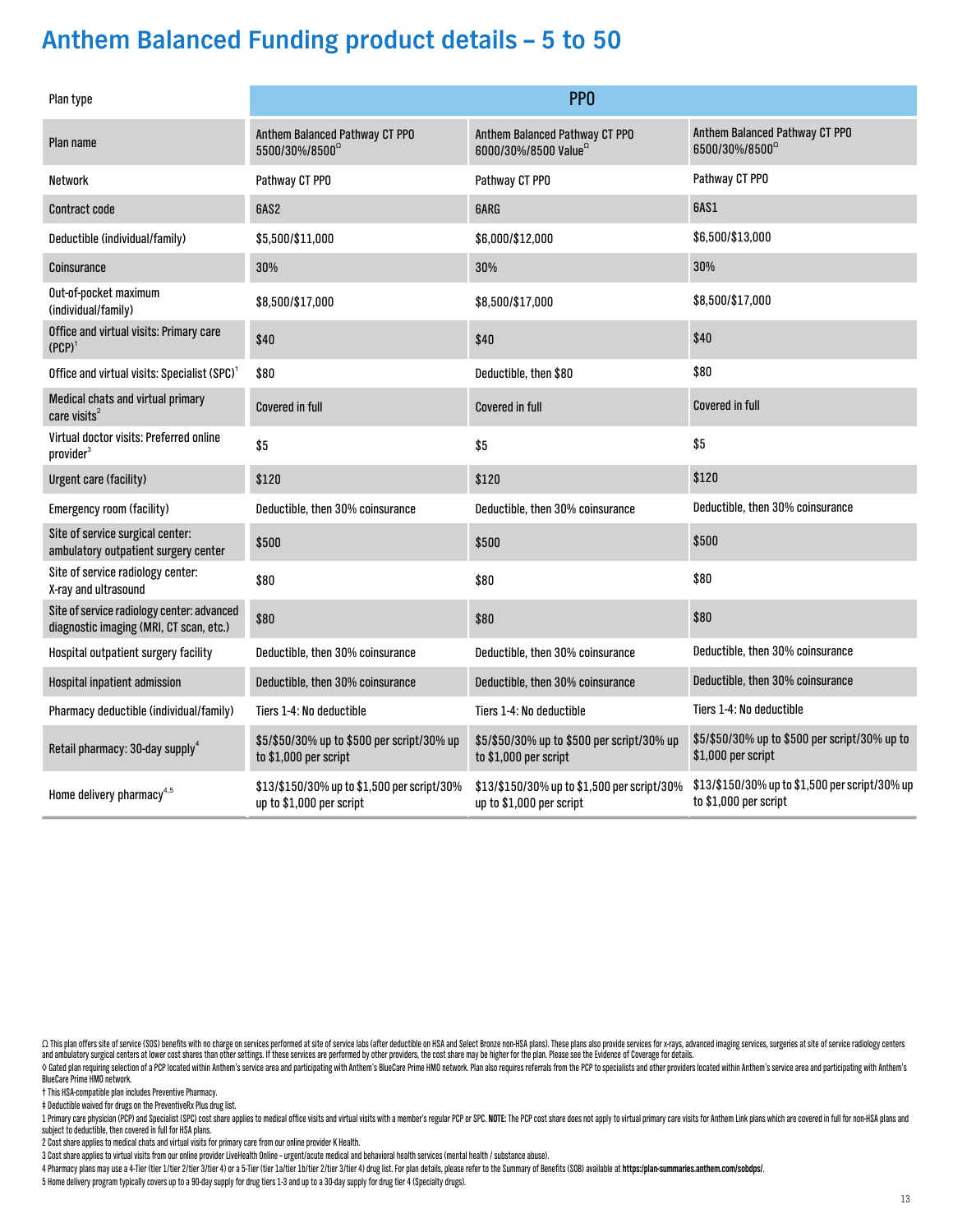| Plan type                                                                             | PP <sub>0</sub>                                |                                                                    | <b>PPO HSA</b>                                                     |
|---------------------------------------------------------------------------------------|------------------------------------------------|--------------------------------------------------------------------|--------------------------------------------------------------------|
| Plan name                                                                             | Anthem Balanced Pathway CT PPO<br>8500/0%/8500 | Anthem Balanced Pathway CT PPO<br>3000/20%/7000 w/HSA <sup>+</sup> | Anthem Balanced Pathway CT PPO<br>4000/20%/7000 w/HSA <sup>+</sup> |
| Network                                                                               | Pathway CT PPO                                 | Pathway CT PPO                                                     | Pathway CT PPO                                                     |
| <b>Contract code</b>                                                                  | 6ASO                                           | 6ARJ                                                               | 6AS3                                                               |
| Deductible (individual/family)                                                        | \$8,500/\$17,000                               | \$3,000/\$6,000                                                    | \$4,000/\$8,000                                                    |
| Coinsurance                                                                           | 0%                                             | 20%                                                                | 20%                                                                |
| Out-of-pocket maximum<br>(individual/family)                                          | \$8,500/\$17,000                               | \$7,000/\$14,000                                                   | \$7,000/\$14,000                                                   |
| Office and virtual visits: Primary care<br>$(PCP)^1$                                  | Deductible, then \$0                           | Deductible, then \$30                                              | Deductible, then \$30                                              |
| Office and virtual visits: Specialist (SPC) <sup>1</sup>                              | Deductible, then \$0                           | Deductible, then \$60                                              | Deductible, then \$60                                              |
| Medical chats and virtual primary<br>care visits <sup>2</sup>                         | Deductible, then covered in full               | Deductible, then covered in full                                   | Deductible, then covered in full                                   |
| Virtual doctor visits: Preferred online<br>provider <sup>3</sup>                      | Deductible, then \$0                           | Deductible, then \$5                                               | Deductible, then \$5                                               |
| Urgent care (facility)                                                                | Deductible, then \$0                           | Deductible, then \$90                                              | Deductible, then \$90                                              |
| Emergency room (facility)                                                             | Deductible, then 0% coinsurance                | Deductible, then 20% coinsurance                                   | Deductible, then 20% coinsurance                                   |
| Site of service surgical center:<br>ambulatory outpatient surgery center              | Deductible, then 0% coinsurance                | Deductible, then 20% coinsurance                                   | Deductible, then 20% coinsurance                                   |
| Site of service radiology center:<br>X-ray and ultrasound                             | Deductible, then 0% coinsurance                | Deductible, then 20% coinsurance                                   | Deductible, then 20% coinsurance                                   |
| Site of service radiology center: advanced<br>diagnostic imaging (MRI, CT scan, etc.) | Deductible, then 0% coinsurance                | Deductible, then 20% coinsurance                                   | Deductible, then 20% coinsurance                                   |
| Hospital outpatient surgery facility                                                  | Deductible, then 0% coinsurance                | Deductible, then 20% coinsurance                                   | Deductible, then 20% coinsurance                                   |
| Hospital inpatient admission                                                          | Deductible, then 0% coinsurance                | Deductible, then 20% coinsurance                                   | Deductible, then 20% coinsurance                                   |
| Pharmacy deductible (individual/family)                                               | Tiers 1-4: Medical deductible applies          | Tiers 1-4: Medical deductible applies <sup>+</sup>                 | Tiers 1-4: Medical deductible applies <sup>#</sup>                 |
| Retail pharmacy: 30-day supply <sup>4</sup>                                           | $0\%$                                          | \$5/\$50/30%/30%                                                   | \$5/\$50/30%/30%                                                   |
| Home delivery pharmacy <sup>4,5</sup>                                                 | 0%                                             | \$13/\$150/30%/30%                                                 | \$13/\$150/30%/30%                                                 |

Ω This plan offers site of service (SOS) benefits with no charge on services performed at site of service labs (after deductible on HSA and Select Bronze non-HSA plans). These plans also provide services for x-rays, advan and ambulatory surgical centers at lower cost shares than other settings. If these services are performed by other providers, the cost share may be higher for the plan. Please see the Evidence of Coverage for details.

◆ Gated plan requiring selection of a PCP located within Anthem's service area and participating with Anthem's BlueCare Prime HMO network. Plan also requires referrals from the PCP to specialists and other providers locat BlueCare Prime HMO network.

† This HSA-compatible plan includes Preventive Pharmacy.

‡ Deductible waived for drugs on the PreventiveRx Plus drug list.

1 Primary care physician (PCP) and Specialist (SPC) cost share applies to medical office visits and virtual visits with a member's regular PCP or SPC. NOTE: The PCP cost share does not apply to virtual primary care visits subject to deductible, then covered in full for HSA plans.

2 Cost share applies to medical chats and virtual visits for primary care from our online provider K Health.

3 Cost share applies to virtual visits from our online provider LiveHealth Online – urgent/acute medical and behavioral health services (mental health / substance abuse).

4 Pharmacy plans may use a 4-Tier (tier 1/tier 2/tier 3/tier 4) or a 5-Tier (tier 1a/tier 1b/tier 2/tier 19 drug list. For plan details, please refer to the Summary of Benefits (SOB) available at https:/plan-summaries.anth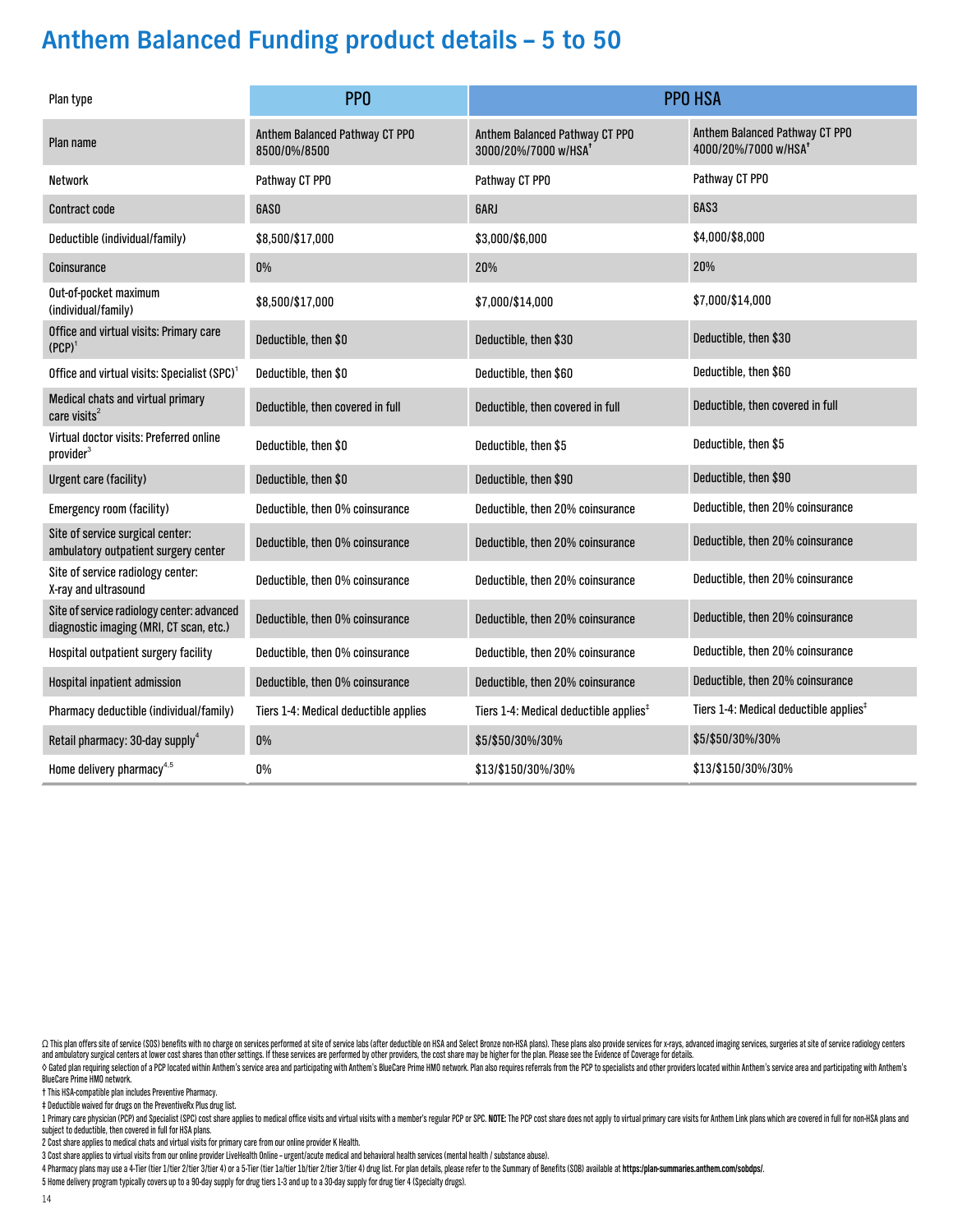| Plan type                                                                             |                                                                    | <b>PPO HSA</b>                                                     |                                                                   |
|---------------------------------------------------------------------------------------|--------------------------------------------------------------------|--------------------------------------------------------------------|-------------------------------------------------------------------|
| Plan name                                                                             | Anthem Balanced Pathway CT PPO<br>5000/30%/7000 w/HSA <sup>+</sup> | Anthem Balanced Pathway CT PPO<br>6000/30%/7000 w/HSA <sup>+</sup> | Anthem Balanced Pathway CT PPO<br>7000/0%/7000 w/HSA <sup>+</sup> |
| Network                                                                               | Pathway CT PPO                                                     | Pathway CT PPO                                                     | Pathway CT PPO                                                    |
| <b>Contract code</b>                                                                  | <b>GARK</b>                                                        | <b>6AS4</b>                                                        | <b>GARH</b>                                                       |
| Deductible (individual/family)                                                        | \$5,000/\$10,000                                                   | \$6,000/\$12,000                                                   | \$7,000/\$14,000                                                  |
| Coinsurance                                                                           | 30%                                                                | 30%                                                                | $0\%$                                                             |
| Out-of-pocket maximum<br>(individual/family)                                          | \$7,000/\$14,000                                                   | \$7,000/\$14,000                                                   | \$7,000/\$14,000                                                  |
| Office and virtual visits: Primary care<br>$(PCP)^1$                                  | Deductible, then \$40                                              | Deductible, then \$40                                              | Deductible, then \$0                                              |
| Office and virtual visits: Specialist (SPC) <sup>1</sup>                              | Deductible, then \$80                                              | Deductible, then \$80                                              | Deductible, then \$0                                              |
| Medical chats and virtual primary<br>care visits <sup>2</sup>                         | Deductible, then covered in full                                   | Deductible, then covered in full                                   | Deductible, then covered in full                                  |
| Virtual doctor visits: Preferred online<br>provider <sup>3</sup>                      | Deductible, then \$5                                               | Deductible, then \$5                                               | Deductible, then \$0                                              |
| <b>Urgent care (facility)</b>                                                         | Deductible, then \$120                                             | Deductible, then \$120                                             | Deductible, then \$0                                              |
| Emergency room (facility)                                                             | Deductible, then 30% coinsurance                                   | Deductible, then 30% coinsurance                                   | Deductible, then 0% coinsurance                                   |
| Site of service surgical center:<br>ambulatory outpatient surgery center              | Deductible, then 30% coinsurance                                   | Deductible, then 30% coinsurance                                   | Deductible, then 0% coinsurance                                   |
| Site of service radiology center:<br>X-ray and ultrasound                             | Deductible, then 30% coinsurance                                   | Deductible, then 30% coinsurance                                   | Deductible, then 0% coinsurance                                   |
| Site of service radiology center: advanced<br>diagnostic imaging (MRI, CT scan, etc.) | Deductible, then 30% coinsurance                                   | Deductible, then 30% coinsurance                                   | Deductible, then 0% coinsurance                                   |
| Hospital outpatient surgery facility                                                  | Deductible, then 30% coinsurance                                   | Deductible, then 30% coinsurance                                   | Deductible, then 0% coinsurance                                   |
| Hospital inpatient admission                                                          | Deductible, then 30% coinsurance                                   | Deductible, then 30% coinsurance                                   | Deductible, then 0% coinsurance                                   |
| Pharmacy deductible (individual/family)                                               | Tiers 1-4: Medical deductible applies <sup>#</sup>                 | Tiers 1-4: Medical deductible applies <sup><math>+</math></sup>    | Tiers 1-4: Medical deductible applies <sup>+</sup>                |
| Retail pharmacy: 30-day supply <sup>4</sup>                                           | \$5/\$50/30%/30%                                                   | \$5/\$50/30%/30%                                                   | $0\%$                                                             |
| Home delivery pharmacy <sup>4,5</sup>                                                 | \$13/\$150/30%/30%                                                 | \$13/\$150/30%/30%                                                 | 0%                                                                |

Ω This plan offers site of service (SOS) benefits with no charge on services performed at site of service labs (after deductible on HSA and Select Bronze non-HSA plans). These plans also provide services for x-rays, advan

◆ Gated plan requiring selection of a PCP located within Anthem's service area and participating with Anthem's BlueCare Prime HMO network. Plan also requires referrals from the PCP to specialists and other providers locat BlueCare Prime HMO network.

† This HSA-compatible plan includes Preventive Pharmacy.

‡ Deductible waived for drugs on the PreventiveRx Plus drug list.

1 Primary care physician (PCP) and Specialist (SPC) cost share applies to medical office visits and virtual visits with a member's regular PCP or SPC. NOTE: The PCP cost share does not apply to virtual primary care visits subject to deductible, then covered in full for HSA plans.

2 Cost share applies to medical chats and virtual visits for primary care from our online provider K Health.

3 Cost share applies to virtual visits from our online provider LiveHealth Online – urgent/acute medical and behavioral health services (mental health / substance abuse).

4 Pharmacy plans may use a 4-Tier (tier 1/tier 2/tier 3/tier 4) or a 5-Tier (tier 1a/tier 1b/tier 2/tier 2/tier 9 of a 5-Tier (tier 1a/tier 1b/tier 2/tier 2/tier 3/tier 4) drug list. For plan details, please refer to the S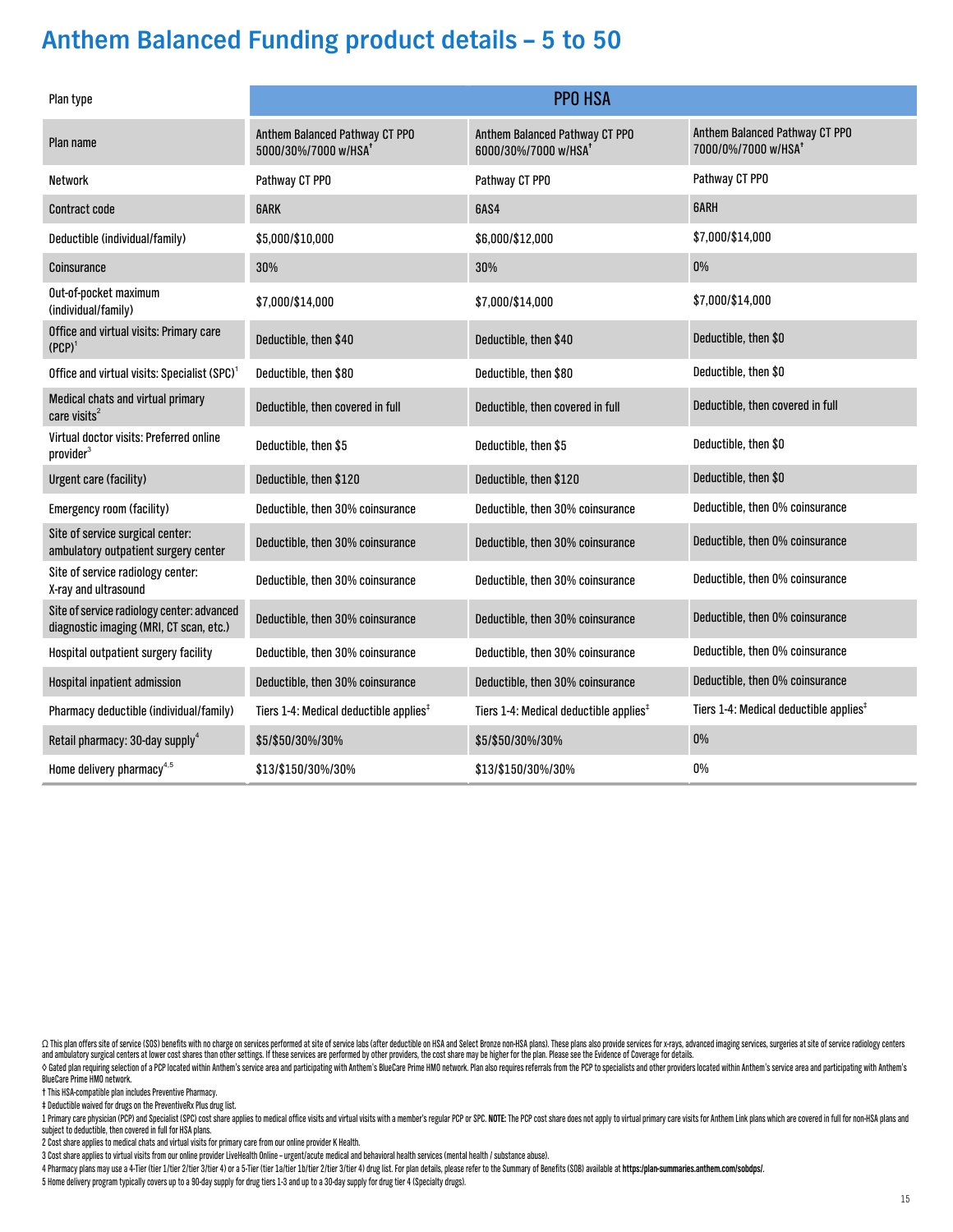| Plan type                                                                             | <b>PPO HSA</b>                                                                      |
|---------------------------------------------------------------------------------------|-------------------------------------------------------------------------------------|
| Plan name                                                                             | Anthem Balanced Pathway CT PPO Tiered<br>5500/0%/7000 w/HSA+                        |
| <b>Network</b>                                                                        | Pathway CT PPO Tiered                                                               |
| <b>Contract code</b>                                                                  | <b>GARV</b>                                                                         |
| Deductible (individual/family)                                                        | Tier 1: \$5,500/\$11,000<br>Tier 2: \$6,500/\$13,000                                |
| Coinsurance                                                                           | Tier 1: 0%<br>Tier 2:50%                                                            |
| Out-of-pocket maximum<br>(individual/family)                                          | \$7,000/\$14,000                                                                    |
| Office and virtual visits: Primary care<br>$(PCP)^1$                                  | Tier 1: Deductible, then 0% coinsurance<br>Tier 2: Deductible, then 50% coinsurance |
| Office and virtual visits: Specialist (SPC) <sup>1</sup>                              | Tier 1: Deductible, then 0% coinsurance<br>Tier 2: Deductible, then 50% coinsurance |
| Medical chats and virtual primary<br>care visits <sup>2</sup>                         | Tier 1: Deductible, then covered in full<br>Tier 2: Not applicable                  |
| Virtual doctor visits: Preferred online<br>provider <sup>3</sup>                      | Deductible, then covered in full                                                    |
| Urgent care (facility)                                                                | Tier 1: Deductible, then 0% coinsurance<br>Tier 2: Deductible, then 50% coinsurance |
| Emergency room (facility)                                                             | Tier 1: Same as Tier 2<br>Tier 2: Deductible, then 50% coinsurance                  |
| Site of service surgical center:<br>ambulatory outpatient surgery center              | Tier 1: Deductible, then 0% coinsurance<br>Tier 2: Deductible, then 50% coinsurance |
| Site of service radiology center:<br>X-ray and ultrasound                             | Tier 1: Deductible, then 0% coinsurance<br>Tier 2: Deductible, then 50% coinsurance |
| Site of service radiology center: advanced<br>diagnostic imaging (MRI, CT scan, etc.) | Tier 1: Deductible, then 0% coinsurance<br>Tier 2: Deductible, then 50% coinsurance |
| Hospital outpatient surgery facility                                                  | Tier 1: Deductible, then 0% coinsurance<br>Tier 2: Deductible, then 50% coinsurance |
| Hospital inpatient admission                                                          | Tier 1: Deductible, then 0% coinsurance<br>Tier 2: Deductible, then 50% coinsurance |
| Pharmacy deductible (individual/family)                                               | Tiers 1-4: Medical deductible applies <sup><math>+</math></sup>                     |
| Retail pharmacy: 30-day supply <sup>4</sup>                                           | \$5/\$50/30%/30%                                                                    |
| Home delivery pharmacy <sup>4,5</sup>                                                 | \$13/\$150/30%/30%                                                                  |

Ω This plan offers site of service (SOS) benefits with no charge on services performed at site of service labs (after deductible on HSA and Select Bronze non-HSA plans). These plans also provide services for x-rays, advan

& Gated plan requiring selection of a PCP located within Anthem's service area and participating with Anthem's BlueCare Prime HMO network. Plan also requires referrals from the PCP to specialists and other providers locate

† This HSA-compatible plan includes Preventive Pharmacy.

‡ Deductible waived for drugs on the PreventiveRx Plus drug list.

1 Primary care physician (PCP) and Specialist (SPC) cost share applies to medical office visits and virtual visits with a member's regular PCP or SPC. NOTE: The PCP cost share does not apply to virtual primary care visits

2 Cost share applies to medical chats and virtual visits for primary care from our online provider K Health.

3 Cost share applies to virtual visits from our online provider LiveHealth Online – urgent/acute medical and behavioral health services (mental health / substance abuse).

4 Pharmacy plans may use a 4-Tier (tier 1/tier 2/tier 3/tier 4) or a 5-Tier (tier 1a/tier 1b/tier 2/tier 3/tier 4) or g 5-Tier (tier 1a/tier 2/tier 3/tier 4) or a 5-Tier (tier 1a/tier 2/tier 3/tier 4) or g ist. For plan ed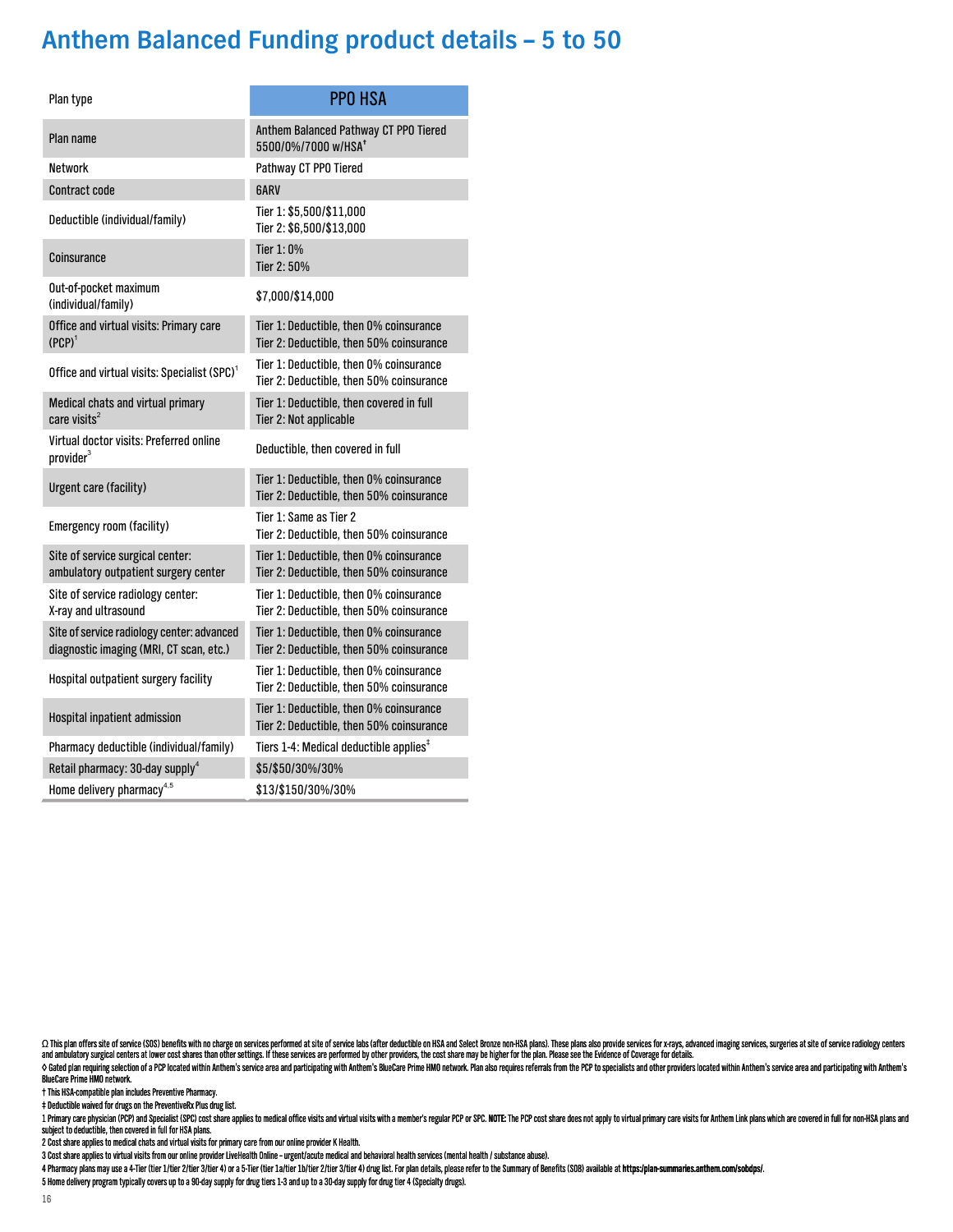### **2022 Anthem Balanced Funding New Business**

#### **Sold Case Checklist:**

- 2022 Employer Application
- $\bullet$ Census Enrollment macro file (unique file for each sold group)
- $\bullet$ Signed proposal
- Tax filing (UC2/UC5)  $\bullet$
- NY HCRA form (requires wet signature)
	- If moving from FI to ASO, form DOH 4399 (all four pages)
	- If moving from ASO to ASO, form DOH 4403 (one page)
- Internet Eligibility Form for online membership maintenance
- No Binder Check required  $\bullet$
- EFT required

#### **Case Submission Process:**

- Five separate attachments:
	- Employer App packet
	- $\circ$  Census
	- Signed proposal
	- Tax document
	- $\circ$  Internet eligibility file
- Email directly to [ctsgnewsalesandmissinginfo@anthem.com](mailto:ctsgnewsalesandmissinginfo@anthem.com) and your account executive
- Once installed, an email will be sent to the group administrator granting access  $\bullet$ to the billing and claims system
- Group administrator can then grant access to broker for billing and claims info
- Billing invoice is sent to group and EFT pull happens 7 business days after the  $\bullet$ notice
- Detailed bill can be pulled from EmployerAccess billing tab Use pivot table to summarize the detail
- If ancillary lines are elected, we will require a benemod form and full ancillary quote.

#### **Employer Access Manual:**

https://file.anthem.com/104377MUEENABS.pdf

### **Exclusions and limitations**

In this section, you'll find a review of items that are not covered by your plan. Excluded items will not be covered even if the service, supply, or equipment is medically necessary. This section is only meant to be an aid to point out certain items that may be misunderstood as covered services. This section is not meant to be a complete list of all the items that are excluded by your plan. Please refer to the Evidence of Coverage for details.

We will have the right to make the final decision about whether services or supplies are medically necessary and if they will be covered by your plan.

#### **Exclusions:**

- Infertility Assistive Reproductive Technologies (ART)
- $\bullet$ Dental anesthesia
- Temporomandibular joint disorder (TMJ)
- Oral surgery for impacted teeth

#### **Limitations:**

- Hearing aids up to age 12 of \$1,500/every 3 years per ear
- Combined rehabilitative and habilitative PT/OT/ST/Manipulation services visit limit (includes massage therapy provided during these visits)
- Home health care (HHC) limited to 100 visit(s) per benefit period
- Covered out-of-network HOTT benefits are excluded from out-of-network out-of-pocket maximum.